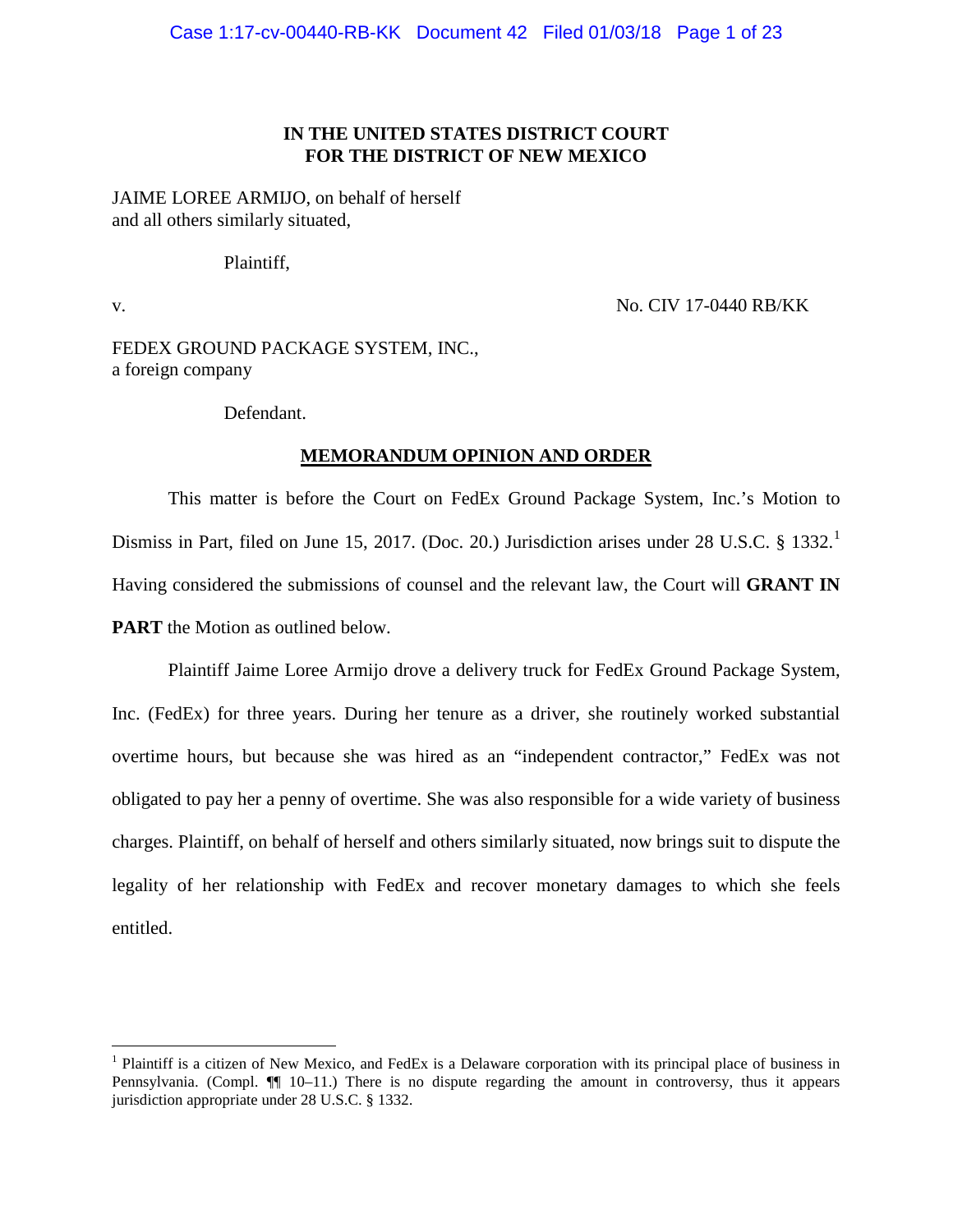## **I. Background**[2](#page-1-0)

"On July 27, 2013, Plaintiff executed a contract with FedEx Ground to work as a 'pickup and delivery contractor'" (a "driver"). (*See* Doc. 1 (Compl.) ¶ 10; *see also* Doc. 1-1.) Plaintiff alleges that despite this contract, the terms and conditions of her employment were such that she and other drivers were employees of FedEx, not independent contractors. (*Id.* ¶¶ 17–41.) The question of whether Plaintiff was an independent contractor or an employee is not directly at issue in FedEx's Motion; consequently, the Court will assume for purposes of its analysis that Plaintiff can successfully demonstrate she was an employee of FedEx.

When Plaintiff was hired as a driver for FedEx, she signed a "Pick-up and Delivery Contractor Operating Agreement" (Operating Agreement). (*See id.* ¶¶ 1, 10; *see also* Doc. 1-1.) The Operating Agreement provides for certain deductions to be made from the driver's paycheck (referred to as a "settlement check" or a "settlement statement" (*see* Doc. 1-1 at 14–16)), [3](#page-1-1) including, but not limited to, fuel products, a "Time-Off Program," and a "Business Support Package," which includes "uniforms, communications and data processing equipment, D.O.T. inspections, equipment washing, drug tests meeting D.O.T. requirements, and other items and services found in . . . Addendum 7" to the Operating Agreement. (*See id.* at 18–19, 37, 62, 70– 75.) Plaintiff elected, at a minimum, to participate in the "Business Support Package." (*Id.* at 71– 72.) The Operating Agreement also provides that FedEx "shall have no responsibility to make deductions for, or to pay wages, benefits, health, welfare and pension costs, withholding for

<span id="page-1-0"></span><sup>&</sup>lt;sup>2</sup> The facts in this section are taken from Plaintiff's Complaint and the exhibit attached to the Complaint (the Operating Agreement). (*See* Compl; Doc. 1-1.) The Court will relate only those facts necessary to address this Motion to Dismiss.

<span id="page-1-1"></span><sup>&</sup>lt;sup>3</sup> The Court uses the CM/ECF page numbering for the Operating Agreement, not the document's internal pagination.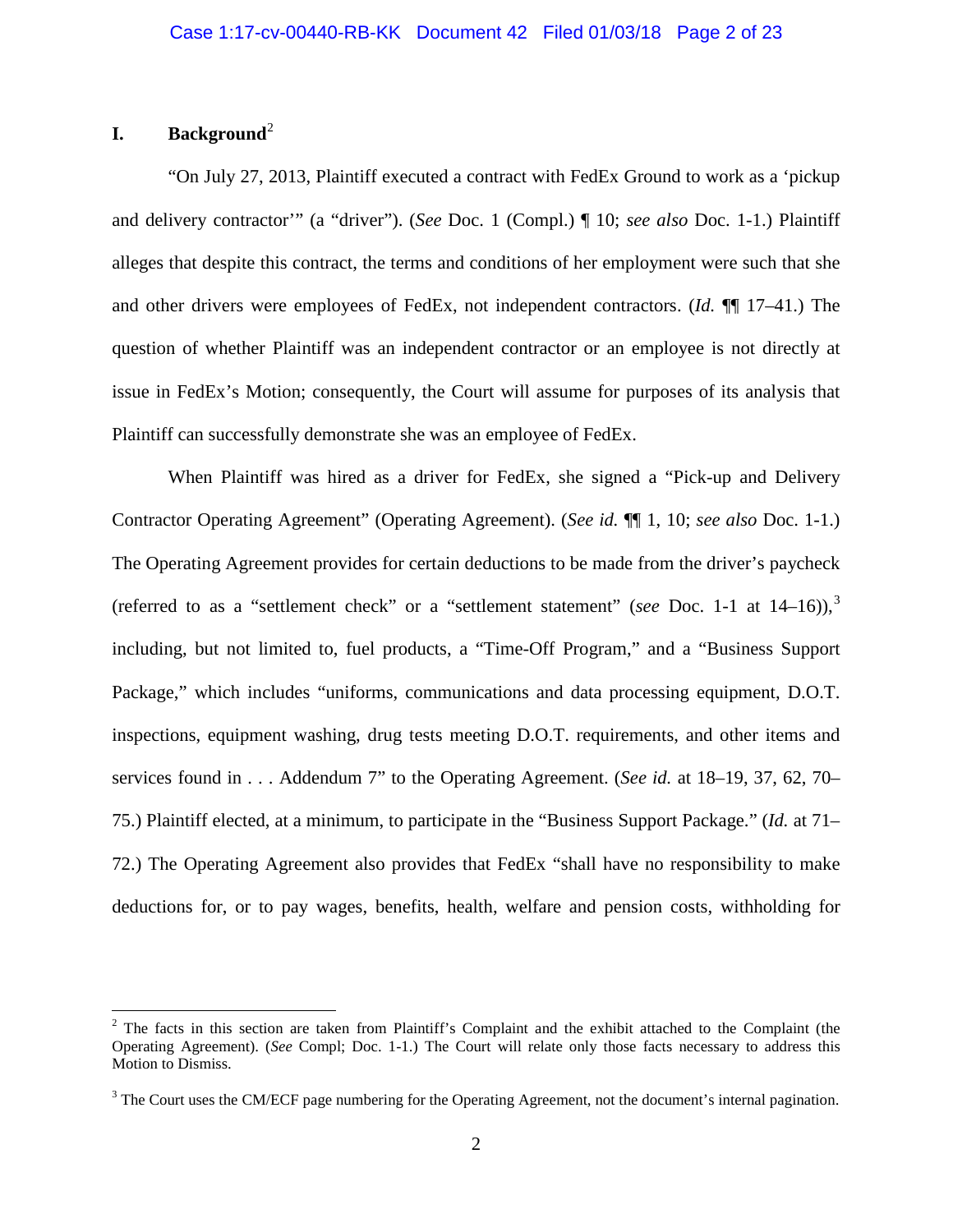#### Case 1:17-cv-00440-RB-KK Document 42 Filed 01/03/18 Page 3 of 23

income taxes, unemployment insurance premiums, payroll taxes, disability insurance premiums, social security taxes, or any other similar charges . . . ." (*Id.* at 15.)

Plaintiff alleges that "[f]or most of her tenure at FedEx Ground, [she] routinely worked 60 hours a week, or more." (Compl. ¶ 13.) Plaintiff did not receive overtime pay for any hours she worked over 40 in a week. (*Id.* ¶ 59.)

Plaintiff brings three claims against FedEx. First, she alleges that FedEx violated N.M. Stat. Ann. § 50-4-22(D) by not paying drivers overtime pay for hours worked over 40 in one week. (*Id.* ¶¶ 53–59.) Second, Plaintiff claims FedEx violated N.M. Stat. Ann. § 14-13-11, because it withheld certain amounts from each driver's paycheck in contravention of the statute. (*Id.* ¶¶ 60–67.) Third, Plaintiff asserts a common law claim for unjust enrichment. (*Id.* ¶¶ 68–74.) FedEx now moves to dismiss Plaintiff's second and third claims, as well as the claim for liquidated damages in Plaintiff's first claim for relief. (*See* Doc. 20 at 1.)

#### **II. Legal Standard**

In reviewing a motion to dismiss under Fed. R. Civ. P. 12(b)(6), the Court "must accept" all the well-pleaded allegations of the complaint as true and must construe them in the light most favorable to the plaintiff." *In re Gold Res. Corp. Sec. Litig.*, 776 F.3d 1103, 1108 (10th Cir. 2015) (citation omitted). "To survive a motion to dismiss," the complaint does not need to contain "detailed factual allegations," but it "must contain sufficient factual matter, accepted as true, to 'state a claim to relief that is plausible on its face.'" *Ashcroft v. Iqbal*, 556 U.S. 662, 678 (2009) (quoting *Bell Atl. Corp. v. Twombly*, 550 U.S. 544, 555, 570 (2007)). "A claim has facial plausibility when the plaintiff pleads factual content that allows the court to draw the reasonable inference that the defendant is liable for the misconduct alleged." *Id.* (citing *Twombly*, 550 U.S.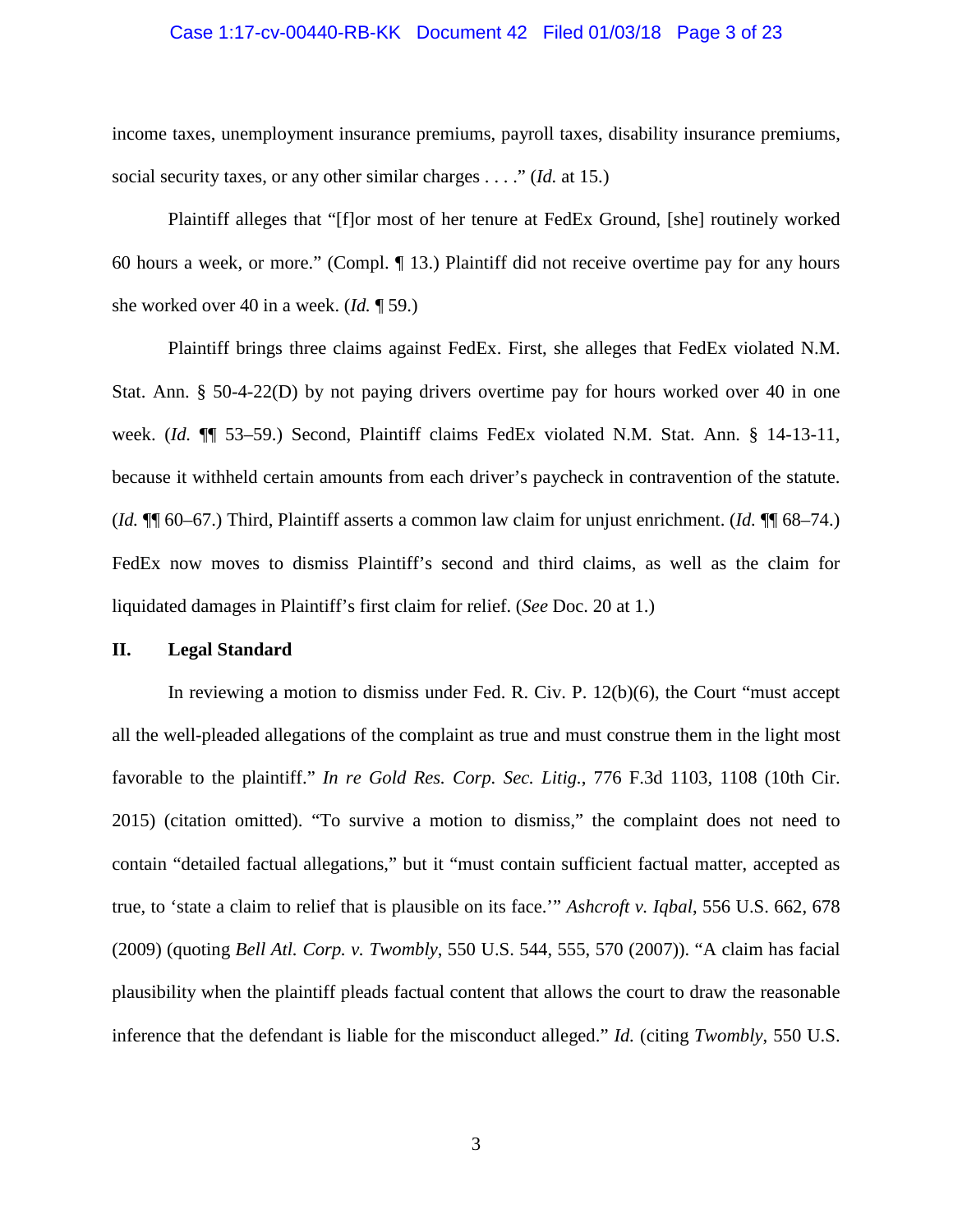#### Case 1:17-cv-00440-RB-KK Document 42 Filed 01/03/18 Page 4 of 23

at 556). Plausibility does not equate to probability, but there must be "more than a sheer possibility that a defendant has acted unlawfully." *Id.* (citing *Twombly*, 550 U.S. at 556.)

"[W]hile ordinarily, a motion to dismiss must be converted to a motion for summary judgment when the court considers matters outside the complaint, *see* Fed. R. Civ. P. 12(d), matters that are judicially noticeable do not have that effect, *see Duprey v. Twelfth Judicial Dist. Court*, 760 F. Supp. 2d 1180, 1192–93 (D.N.M. 2009) . . . ." *Genesee Cty. Emps.' Ret. Sys. v. Thornburg Mortg. Sec. Tr. 2006-3*, 825 F. Supp. 2d 1082, 1122 (D.N.M. 2011) (internal citation omitted).

Exhibits attached to a complaint are properly treated as part of the pleadings for purposes of ruling on a motion to dismiss. Ordinarily, consideration of material attached to a defendant's answer or motion to dismiss requires the court to convert the motion into one for summary judgment and afford the parties notice and an opportunity to present relevant evidence. However, facts subject to judicial notice may be considered in a Rule 12(b)(6) motion without converting the motion to dismiss into a motion for summary judgment. This allows the court to take judicial notice of its own files and records, as well as facts which are a matter of public record. However, the documents may only be considered to show their contents, not to prove the truth of matters asserted therein.

*Id.* at 1122–23 (quoting *Tal v. Hogan*, 453 F.3d 1244, 1264 n.24 (10th Cir. 2006) (internal

quotation marks, alterations, and citations omitted)).

### **III. Count II: Plaintiff fails to state a claim for a violation of N.M. Stat. Ann. § 14-13-11.**

Plaintiff's second claim revolves around certain deductions FedEx took from Plaintiff's

paycheck. (*See* Compl. ¶¶ 60–67.) Plaintiff alleges that FedEx violated N.M. Stat. Ann. § 14-13-

11 by taking deductions without following the process required by Section 14-13-11(A). (Compl.

 $\P$ [ 60–67.) Section 14-13-11(A) provides:

All assignments of wages or salaries due or to become due to any person, in order to be valid, shall be acknowledged by the party making the assignment before a notary public or other officer authorized to take acknowledgments. The assignment shall be recorded in the office of the county clerk of the county in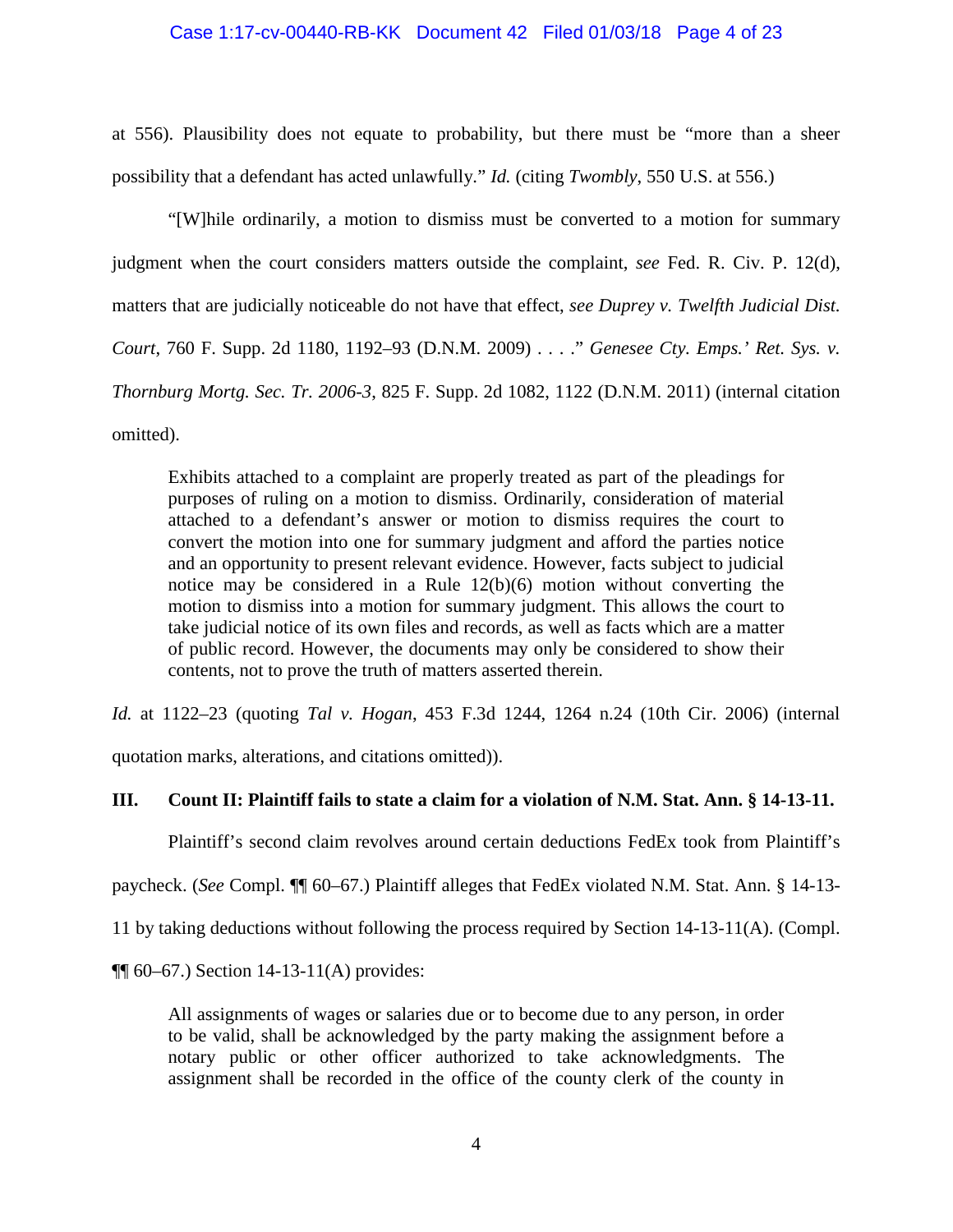#### Case 1:17-cv-00440-RB-KK Document 42 Filed 01/03/18 Page 5 of 23

which the money is to be paid and a copy served upon the employer or person who is to make payment.

#### N.M. Stat. Ann. § 14-13-11(A).

Count II is devoid of details regarding these deductions, but a generous reading of the Complaint and Operating Agreement shows that Plaintiff enrolled in FedEx's Business Support Package program and authorized FedEx to take daily deductions from her paycheck for certain business expenses. (*See id.* ¶¶ 32–33, 60–67; *see also* Doc. 1-1 at 70–72.) Plaintiff argues that she and all "class members are entitled to be reimbursed by FedEx Ground for all" such deductions held in violation of this statute. (*Id.* ¶ 67.) FedEx contends that any deductions taken from Plaintiff's paycheck are not properly defined as "assignments"; therefore, Section 14-13-11 is inapplicable to the facts of this case. (Doc. 20-1 at 5–7.) The Court agrees that Plaintiff fails to state a claim pursuant to Section 14-13-11.

#### **A. Rules of Statutory Construction**

Plaintiff can point to no case or regulation applying Section 14-13-11 in a similar situation. (*See* Doc. 30 at 8–10.) Because "no controlling state decision exists" on this issue, the Court "must attempt to predict what the state's highest court would do . . . ." *Coffey v. United States*, 870 F. Supp. 2d 1202, 1246 (D.N.M. 2012) (quoting *Wade v. EMCASCO Ins. Co.*, 483 F.3d 657, 665–66 (10th Cir. 2007) (internal quotation omitted)).

"When interpreting statutes, [a court's] responsibility is to search for and give effect to the intent of the legislature." *Cummings v. X-Ray Assocs. of N.M., P.C.*, 918 P.2d 1321, 1334 (N.M. 1996). A court's "understanding of legislative intent is based primarily on the language of the statute, and [the court must] first consider and apply the plain meaning of such language." *Id.* (citing *Roberts v. Sw. Cmty. Health Servs.*, 837 P.2d 442, 445 (N.M. 1992) (internal citation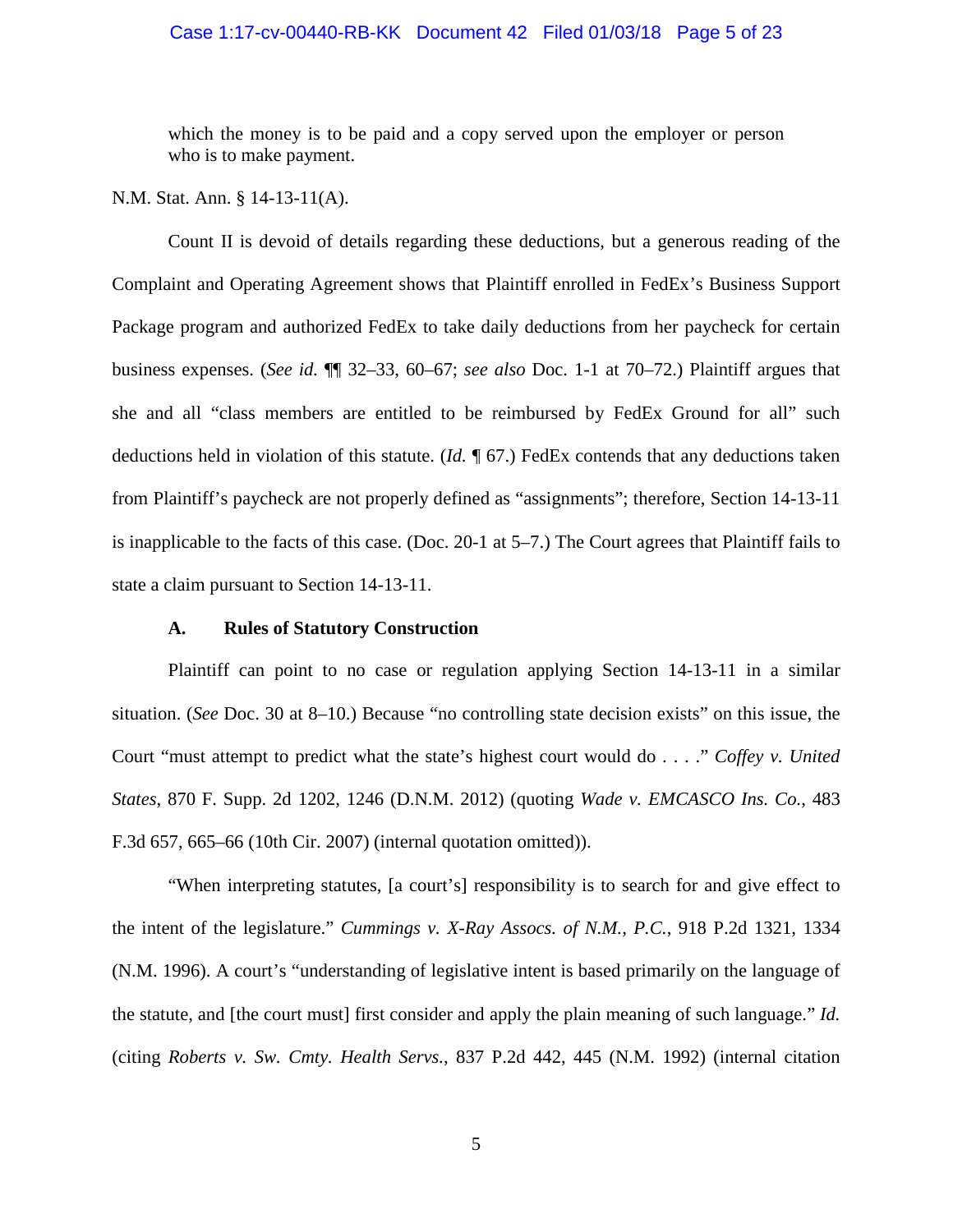#### Case 1:17-cv-00440-RB-KK Document 42 Filed 01/03/18 Page 6 of 23

omitted)). "This standard is sometimes called the 'plain meaning rule.'" *Id.* The "rule does not require a mechanical, literal interpretation of the statutory language." *Id.* (citing *D'Avignon v. Graham*, 823 P.2d 929, 931 (N.M. Ct. App. 1991) (internal citations omitted)). Courts must not rest "conclusions upon the plain meaning of the language if the intention of the legislature suggests a meaning different from that suggested by the literal language of the law." *Id.* (citing *Draper v. Mountain States Mut. Cas. Co.*, 867 P.2d 1157, 1159 (N.M. 1994) (internal citations omitted)). "If the strict wording of the law suggests an absurd result, [courts] may interpret the statute to avoid such a result." *Id.* (citing *New Mexico v. Gutierrez*, 854 P.2d 878, 879 (N.M. Ct. App.), *cert. denied*, 854 P.2d 872 (N.M. 1993) (internal citations omitted)). "When analyzing a statute from a particular statutory act," courts "must read the act in its entirety and construe all the provisions together and attempt to view them as a harmonious whole." *Id.* (citing *Roberts*, 837 P.2d at 445 (internal citation omitted)). "The plain meaning of particular statutory language will sometimes be modified when considered in the context of other statutes from the same act." *Id.*

### **B. Interpretation of Section 14-13-11**

Plaintiff asserts that a wage deduction is the same as a wage assignment; thus Section 14- 13-11's requirement that "[a]ll assignments of wages or salaries due" be notarized and recorded applies to deductions taken by an employer. (Doc. 30 at 9.) An assignment is "[t]he act by which one person transfers to another, or causes to vest in that other, the whole of the right[,] interest, or property which he has in any realty or personalty, in possession or in action, or any share, interest, or subsidiary estate therein." (*Id.* (quoting *Assignment*, The Law Dictionary, available at https://thelawdictionary.org/assignment/).) Plaintiff believes this "definition easily covers the transaction at issue, which is FedEx's retention of certain sums otherwise payable to Armijo and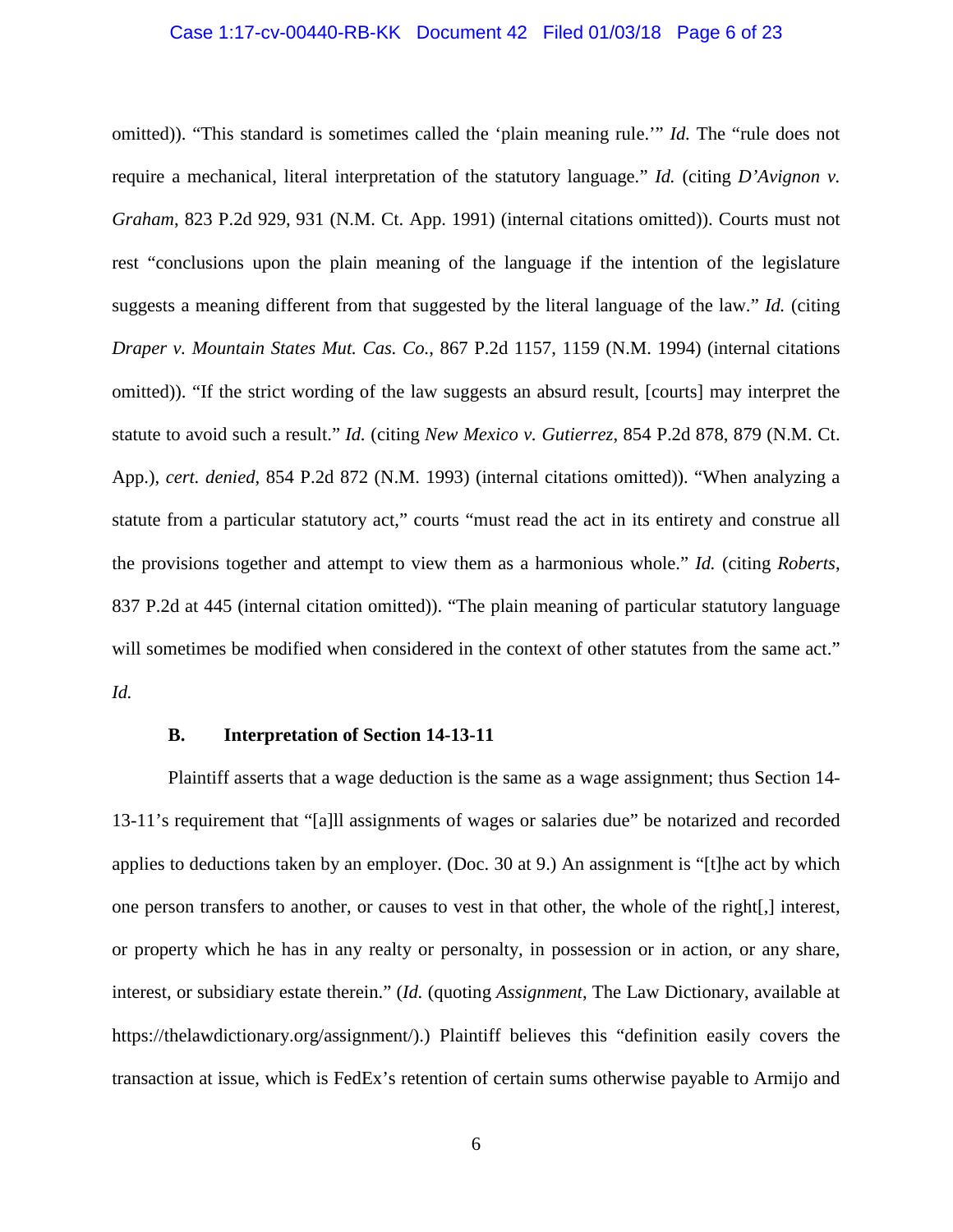#### Case 1:17-cv-00440-RB-KK Document 42 Filed 01/03/18 Page 7 of 23

the class." (*Id.*) While the Court agrees that the plain meaning of "assignment" could possibly be construed to cover some of the deductions FedEx retained from Plaintiff's paycheck, it finds that such a meaning does not neatly fit within the larger context of the statutory scheme when read in its entirety. *See Cummings*, 918 P.2d at 1334.

Sections 14-13-1 through -25 are found in Chapter 14 of the New Mexico Statutes, which is entitled "Records, Rules, Legal Notices, Oaths" and includes articles such as the Preservation, Restoration and Destruction of Records (Article 1), Inspection of Public Records (Article 2), Recording (Article 8), Records Affecting Real Property (Article 9), Notary Public (Article 12a), and Electronic Authentication of Documents (Article 15). Section 14-13-11 is specifically found in the article on Acknowledgments and Oaths (Article 13). Article 13 also contains sections on Administration of Oath (Section 1), Oaths; Power to Administer (Section 3), and Validation of Certain Prior Acknowledgments (Section 24). Neither Article 13 nor Chapter 14 is relevant, as a whole, to employment relationships; Article 13 and Chapter 14 deal with recordings and notices. Section 14-13-11 sets out the legal requirements of one particular type of legal assignment of one's wages and the process by which such assignment shall be recorded in order to be valid.

The Court cannot find a definition of "assignment" in any section of Article 13. As FedEx notes (*see* Doc. 33 at 6), applying Section 14-13-11 to employer deductions would lead to strange results, as the statute requires that a copy of the assignment be "served upon the employer or person who is to make payment." N.M. Stat. Ann. § 14-13-11(A). The more logical interpretation of "assignments" is that it applies to transfers of a portion of the employee's wages to a third party, such as a creditor. In fact, Section 14-13-11 is cross-referenced under Section 35-12-7, which governs Garnishment; exemptions. N.M. Stat. Ann. § 35-12-7 (1978) (Repl. Pamp. 1996) and cross references thereunder. The "Cross References" notes following Section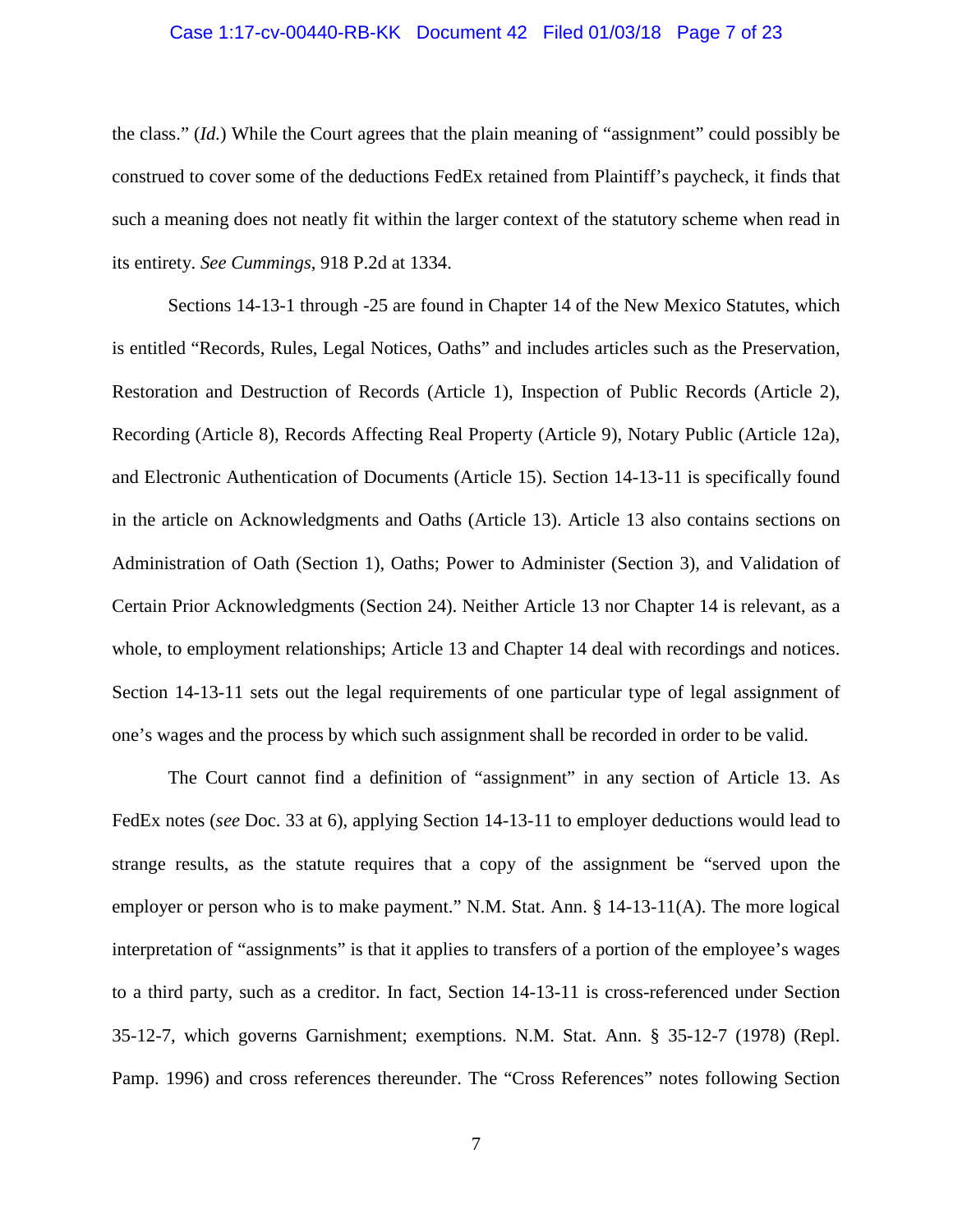35-12-7 specifically refer to Section 14-13-11: "[f]or acknowledgements for wage and salary assignments, see 14-13-11 NMSA 1978." *Id.* This reference sheds some light on a legislative intent to classify assignments not as employer deductions, but more likely as transfers to a third party. The Court finds Plaintiff's argument regarding the definition of "assignments" unavailing.

## **C. Reading Section 14-13-11 in Connection with Section 50-4-2**

FedEx contends that Plaintiff should have brought her claim under Section 50-4-2, which governs "semimonthly and monthly pay days."[4](#page-7-0) N.M. Stat. Ann. § 50-4-2(B). In relevant part, the statute provides:

Except as provided by rules of the department of finance and administration for payment of salaries and wages to state employees, other than employees of institutions of higher education, promulgated pursuant to Section 10-7-2 NMSA 1978, **an employer shall pay wages in full, less lawful deductions and less payroll deductions authorized by the employer and employee**. Wages shall be paid in lawful money . . . , **without any reduction or deduction, except as may be specifically stated in a written contract of hiring entered into at the time of hiring**. An employer shall provide an employee with a written receipt that identifies the employer and sets forth the employee's gross pay, the number of hours worked by the employee, the total wages and benefits earned by the employee and an itemized listing of all deductions withheld from the employee's gross pay.

N.M. Stat. Ann. § 50-4-2(B) (emphasis added). Under Section 50-4-2(B), employers may deduct items as "stated in a written contract of hiring entered into at the time of hiring." *Id.* This statute appears to more closely align with the facts at issue here: in the "contract of hiring" Plaintiff and FedEx signed on July 27, 2013, Plaintiff agreed to have certain expenditures deducted from her paycheck. (*See* Doc. 1-1 at 18 ("At Contractor's election . . . FedEx Ground will provide a

<span id="page-7-0"></span> <sup>4</sup> The Court recognizes that Plaintiff may not have a private right of action under section 50-4-2. *See*, *e.g.*, *Bustillos v. Bd. of Cty. Comm'rs of Hidalgo Cty.*, 310 F.R.D. 631, 674–75 (D.N.M. 2015) (noting "that the New Mexico Legislature did not intend to provide a private cause of action to recover wages in § 50-4-2(b)"). This conclusion does not change the Court's analysis.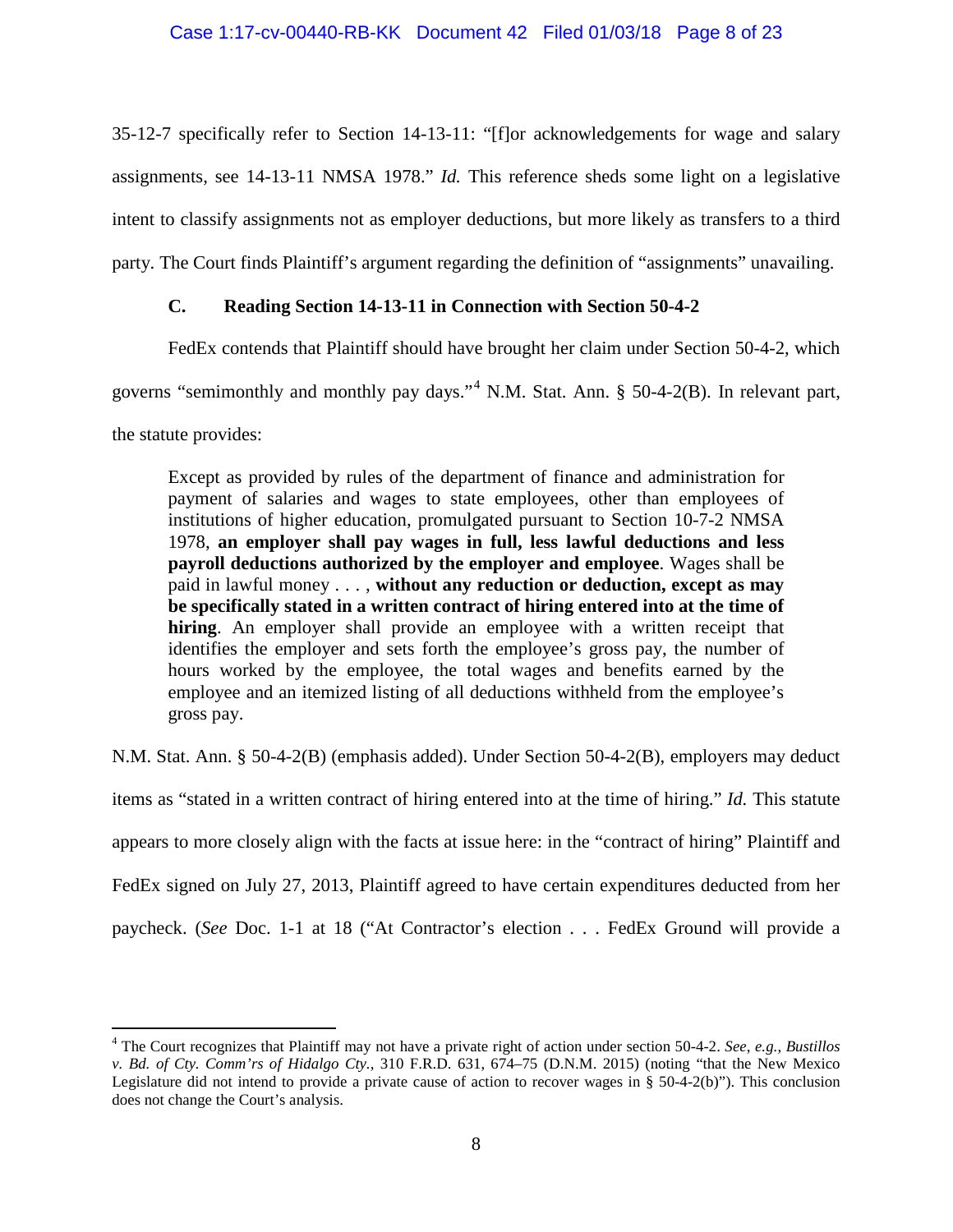#### Case 1:17-cv-00440-RB-KK Document 42 Filed 01/03/18 Page 9 of 23

Business Support Package to Contractor at a per van charge . . . which amount shall be deducted from Contractor's weekly settlement."), 70–72; *see also* Compl. ¶ 10.)

Where statutes "cover<sup>[]</sup> the same subject matter<sup>[1]</sup>, the New Mexico Supreme Court directs that they "be harmonized and construed together when possible . . . ." *State ex rel. Quintana v. Schnedar*, 855 P.2d 562, 564–65 (N.M. 1993) (seeking to harmonize statutes found in different chapters of the New Mexico statutes) (citing *Inc. Cty. of Los Alamos v. Johnson*, 776 P.2d 1252, 1253 (N.M. 1989)). Such a construction is not possible here, however, because the procedure mandated in Section 14-13-11 for assignments is inconsistent with the lesser requirements of Section 50-4-2. Where Section 14-13-11 requires notarization and recording of an assignment to be valid, Section 50-4-2(B) requires only that a payroll deduction be "specifically stated in a written contract of hiring entered into at the time of hiring." There is no mention of notarization or recording in Section 50-4-2.

If the Court were to construe "assignments" to include employer deductions specified in a "contract of hiring," then the statutes cover the same subject matter and are in conflict. Therefore, the Court turns to the general/specific rule of statutory construction. "The rule that a specific statute controls over a general statute dealing with the same subject matter applies only when the two statutes apply to the same conduct." *New Mexico ex rel. Stratton v. Gurley Motor Co.*, 737 P.2d 1180, 1182 (N.M. Ct. App. 1987) (citations omitted). The general/specific rule only applies "when . . . two statutes are in conflict." *New Mexico ex rel. Madrid v. UU Bar Ranch Ltd. P'ship*, 114 P.3d 399, 404 (N.M. Ct. App. 2005) (citing *Citizens for Incorporation, Inc. v. Bd. of Cty. Comm'rs*, 858 P.2d 86, 92 (N.M. Ct. App. 1993) ("holding that the general/specific rule of statutory construction 'applies only when the statutory provisions are conflicting'") (internal citation omitted); *Stratton*, 737 P.2d at 1082 ("holding that '[i]n order for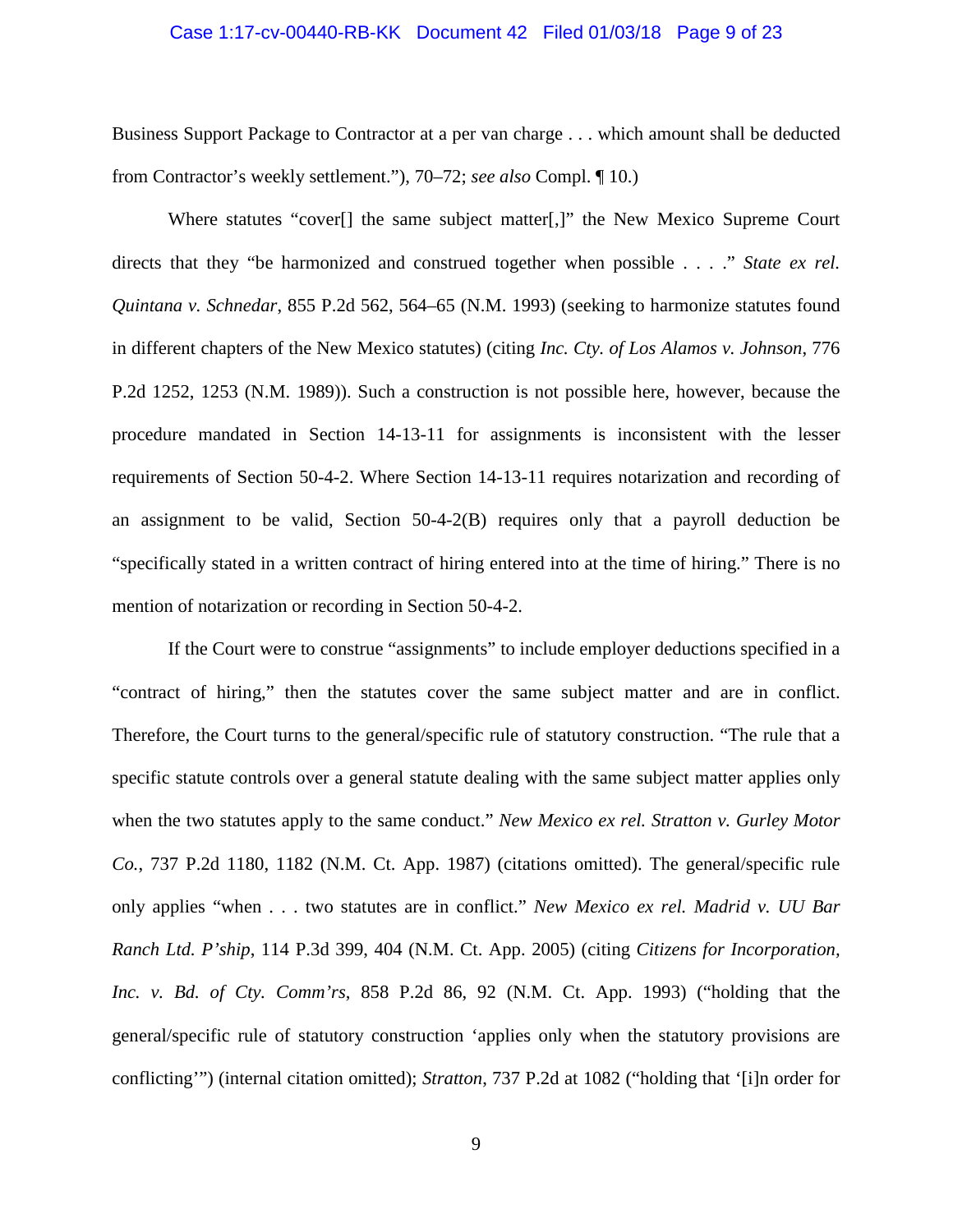# Case 1:17-cv-00440-RB-KK Document 42 Filed 01/03/18 Page 10 of 23

a specific statute to prevail over the general, there must exist conflicting statutory provisions . . . such that a necessary repugnancy cannot possibly be harmonized'") (internal citations omitted)).

The Court finds that Section 50-4-2, which is found in the chapter of the New Mexico Statutes that deals with Employment Law, more specifically addresses the issue of deductions by an employer from an employee's paycheck. Section 14-13-11, nestled among a legislative scheme that is overwhelmingly unrelated to employment law, more generally addresses the discrete issue of an assignment of wages by an employee. Considering the legislative scheme of Sections 14-13-11 and 50-4-2, the Court believes that New Mexico courts would find that Plaintiff has not stated a claim under Section 14-13-11.[5](#page-9-0) *See In re Grace H.*, 335 P.3d 746, 752– 53 (N.M. 2014) (noting that "a statutory subsection may not be considered in a vacuum, but must be considered in reference to the statute as a whole and in reference to statutes dealing with the same general subject matter") (quotation omitted). Consequently, the Court will grant FedEx's Motion to Dismiss with respect to Count II, because Plaintiff has not pled facts sufficient "to 'state a claim to relief that is plausible on its face.'" *Ashcroft*, 556 U.S. at 678 (quotation omitted).

## **IV. Count III: Plaintiff's claim for unjust enrichment fails.**

In Count III, Plaintiff states a common law claim for unjust enrichment. (Compl. ¶¶ 68– 74.) To prevail on a claim of unjust enrichment under New Mexico common law, "one must show that: (1) another has been knowingly benefitted at one's expense (2) in a manner such that allowance of the other to retain the benefit would be unjust." *Ontiveros Insulation Co. v. Sanchez*, 3 P.3d 695, 698 (N.M. Ct. App. 2000) (citing *Restatement of the Law of Restitution* §§

<span id="page-9-0"></span> <sup>5</sup> Plaintiff refers to an Indiana statute that "specifically *equates* deductions with assignments." (Doc. 30 at 10 (citing Ind. Code § 22-2-6-1).) As FedEx points out, however, this statute is a provision of Indiana's Minimum Wage Act and is more akin to Section 50-4-2 than it is to Section 14-13-11. (*See* Doc. 33 at 5 (discussing Ind. Code §§ 22-2-2-  $1-13)$ .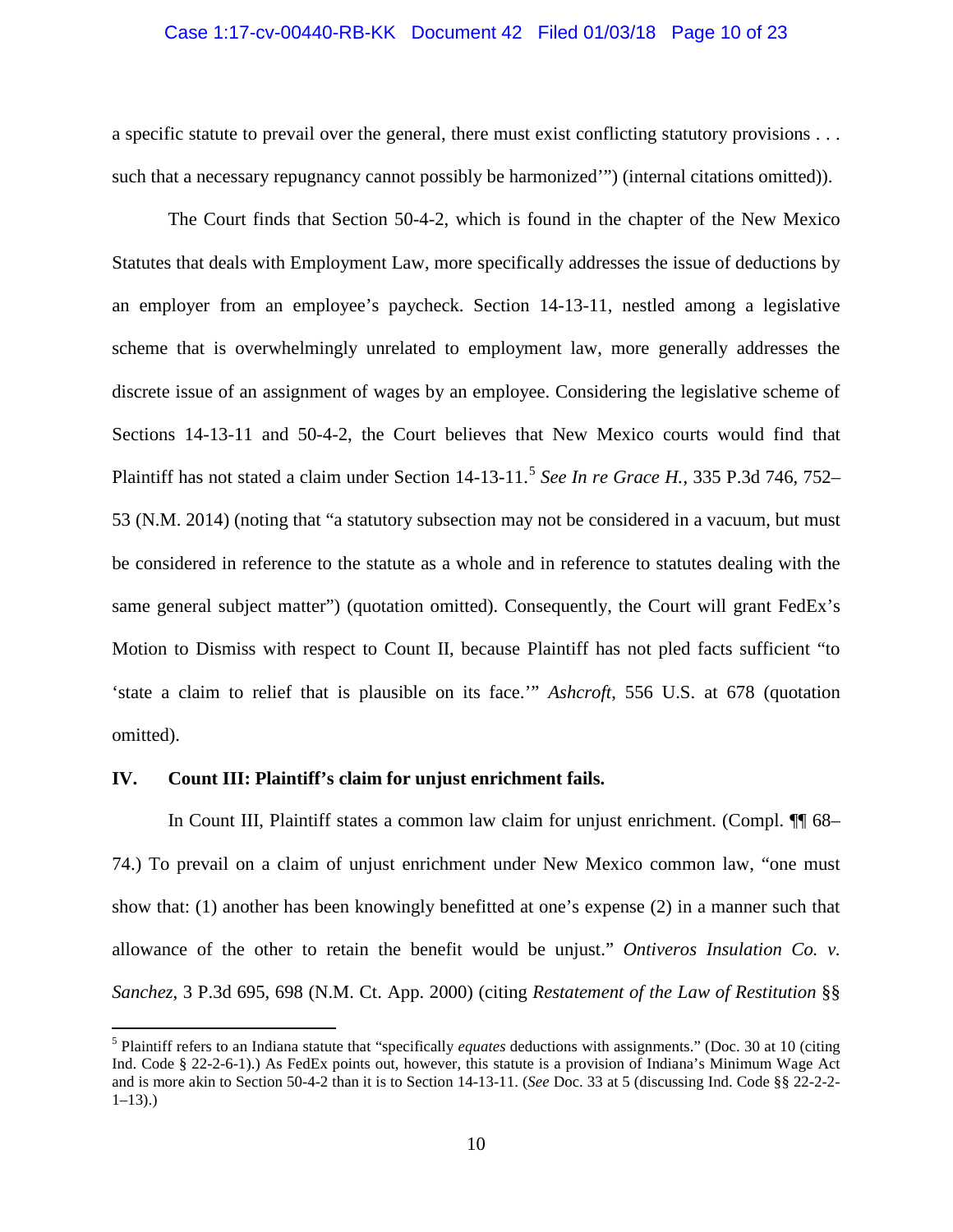#### Case 1:17-cv-00440-RB-KK Document 42 Filed 01/03/18 Page 11 of 23

1, 40, 41 (1937, as supplemented through 1988)). Plaintiff alleges that FedEx "has been financially enriched by subjecting Plaintiff and other class members to deductions, charges, and/or expenses that typically are borne by the employer . . . ." (*Id.* ¶ 71.) Plaintiff contends that FedEx "should be required to reimburse Plaintiff and other class members for such improper deductions, charges and/or expenses under the doctrine of unjust enrichment." (*Id.* ¶ 74.) The Court finds that Plaintiff's claim for unjust enrichment must fail, because she did not make any showing in her Complaint "as to why [a] contract claim is not viable." *See Abraham v. WPX Energy Prod., LLC*, 20 F. Supp. 3d 1244, 1285 (D.N.M. 2014).

"New Mexico law strongly disfavors unjust enrichment claims when remedies exist under contract law." *Steadfast*, 2015 WL 12803775, at \*4 (citing *Sims v. Sims*, 930 P.2d 153, 159 (N.M. 1996); *Dydek v. Dydek*, 288 P.3d 872, 883 (N.M. Ct. App. 2012); *Ontiveros*, 3 P.3d at 699; *Elliott Indus. Ltd. P'ship v. BP Am. Prod. Co.*, 407 F.3d 1091, 1116–17 (10th Cir. 2005) (citing *Member Servs. Life Ins. Co. v. Am. Nat'l Bank & Trust Co. of Sapulpa*, 130 F.3d 950, 957 (10th Cir. 1997)); *Abraham*, 20 F. Supp. 3d at 1276, 1284–85); *see also Qwest Corp. v. City of Santa Fe*, No. 10-CV-0617 RB/KBM, 2013 WL 12241274, at \*12 (D.N.M. Feb. 8, 2013) *order clarified*, 2013 WL 12241269, (D.N.M. Apr. 5, 2013) (noting that in New Mexico, "unjust enrichment is widely accepted as an alternative theory of recovery, should the factfinder determine that no contract between the parties exists") (citing *Starko Inc. v. Presbyterian Health Plan, Inc.*, 276 P.3d 252, 278 (N.M. Ct. App. 2011), *rev'd on other grounds* (N.M. 2014)). While there are at least two cases where the New Mexico Supreme Court allowed an unjust enrichment claim where the two parties were in privity of contract, the contracts in both cases were "concededly unenforceable." *Id.* (citing *Abraham*, 20 F. Supp. 3d at 1281–82 (discussing *Danley*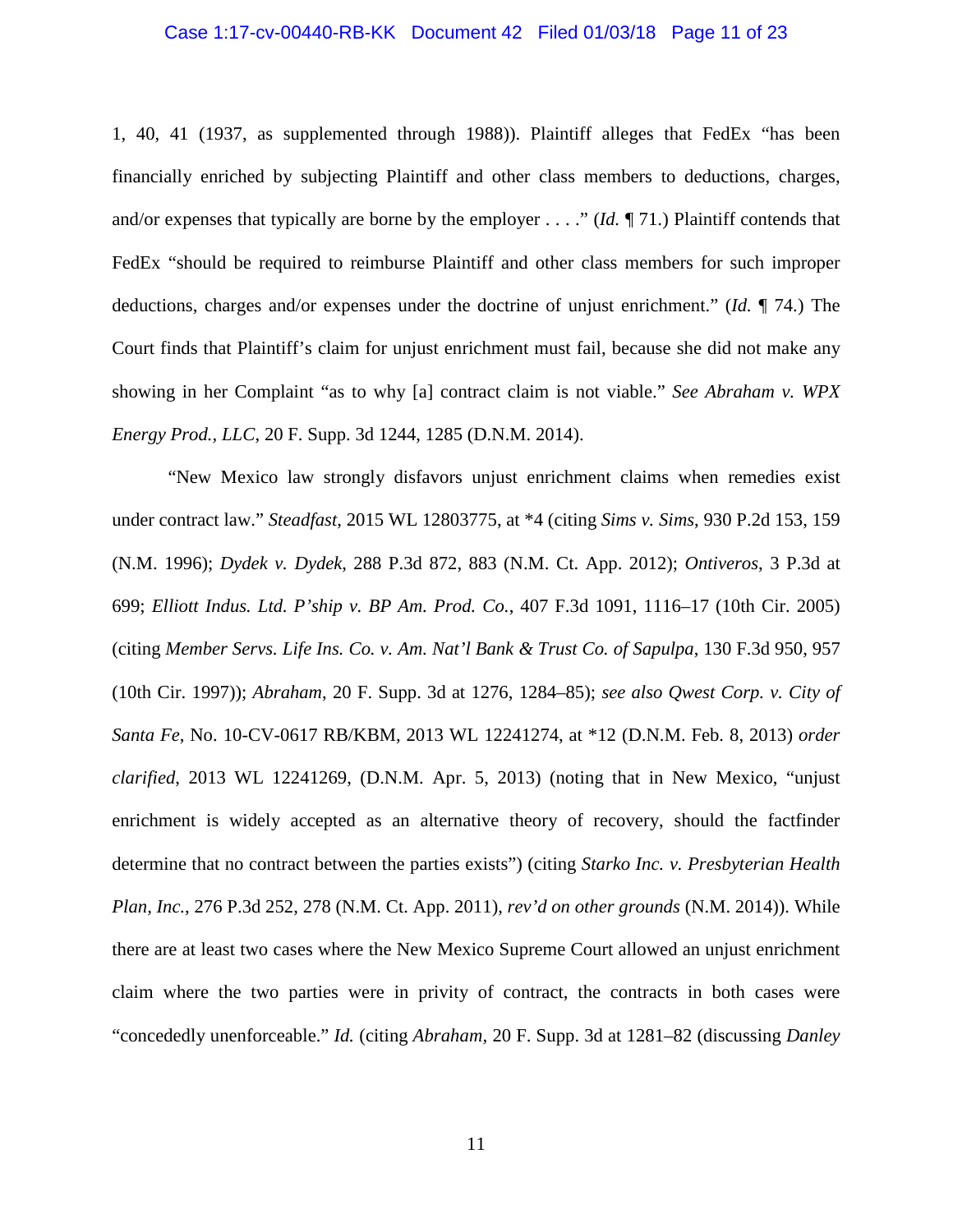*v. City of Alamogordo*, 577 P.2d 418 (N.M. 1978); *Platco Corp. v. Shaw*, 428 P.2d 10 (N.M. 1967))).

In *Danley*, "the City of Alamogordo, New Mexico, hired a contractor to lay a six-inch water line for a developing subdivision, but then, after realizing that the City's future plans would eventually require a ten-inch water line, the City asked the contractor to lay a ten-inch water line instead, which the contractor did." *Abraham*, 20 F. Supp. 3d at 1281 (citing *Danley*, 577 P.2d at 419). "When the contractor presented the bill for the additional material costs, the City stipulated that the additional cost was reasonable, but it refused to pay the bill, because a statute required that the City solicit sealed bids for purchases . . . ." *Id.* (citing *Danley*, 577 P.2d at 419). "The Supreme Court of New Mexico permitted the contractor to pursue the unjust enrichment claim, but only because he could not pursue a contract claim; the statute prevented the City from entering a contract for the ten-inch water line without following the statutory procedure of obtaining sealed bids for the purchase." *Id.* at 1282 (citing *Danley*, 577 P.2d at 419).

In *Platco Corp.*, "the plaintiff could not enforce the contract he had with the defendants, because he performed the work in Arizona, he was not licensed as [a] contractor in Arizona, and Arizona law denied recovery to unlicensed contractors." *Id.* (citing *Platco Corp.*, 428 P.2d at 11). "The Supreme Court of New Mexico affirmed the district court's decision to permit the plaintiff to amend his complaint at the end of trial and allege that he was in a master-servant relationship with the defendants." *Id.* (citing *Platco Corp.*, 428 P.2d at 11). "Although not directly discussing equitable principles or unjust enrichment, it seems that the Court of Appeals of New Mexico viewed *Platco Corp. v. Shaw* as standing for the proposition that the existence of a contract does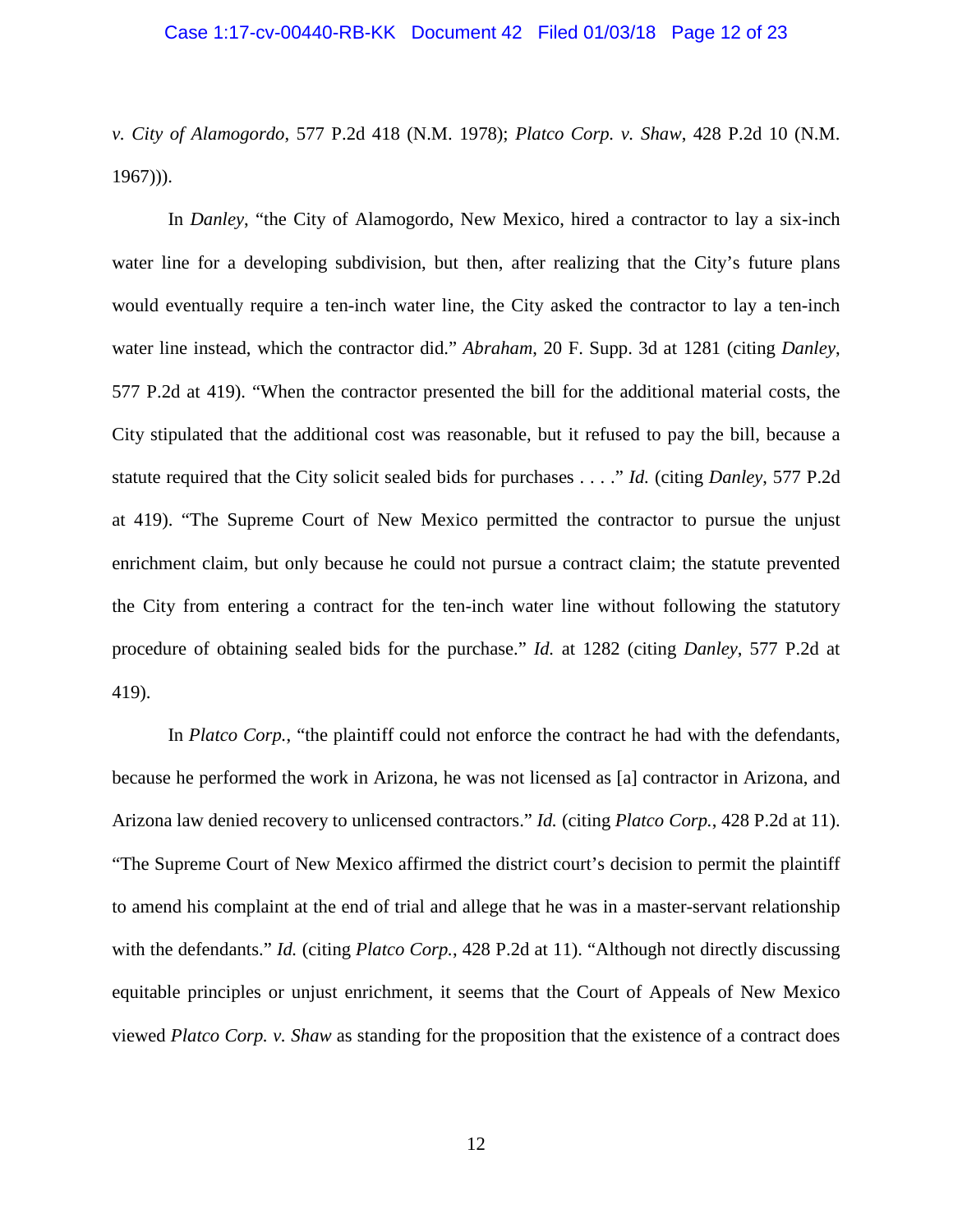#### Case 1:17-cv-00440-RB-KK Document 42 Filed 01/03/18 Page 13 of 23

not foreclose equitable claims, but again, the contract was not enforceable in *Platco Corp. v. Shaw*." *Id.*

In deciding *Abraham*, Judge Browning thoroughly analyzed New Mexico law on unjust enrichment and concluded that where a plaintiff's unjust enrichment claim is based on the same subject matter that is governed by a contract, the Supreme Court of New Mexico would "require the plaintiff to make some showing as to why the contract claim is not viable." *Id.* at 1285. The factual circumstances of *Abraham* are admittedly different than those here. *See Steadfast*, 2015 WL 12803775, at \*4 (discussing *Abraham*, 20 F. Supp. 3d at 1276, 1284–85 ("dismissing an unjust enrichment claim against a third party where the plaintiff did not plead an obstacle to recovery from a privy party under contract law")). "Nonetheless, the reasoning expressed in *Abraham* is consistent with the state's general distaste for equitable claims where a contract claim remains viable." *Id.* "Moreover, this view is consistent with the Tenth Circuit's understanding of New Mexico law." *Id.* (citing *Elliott Indus.*, 407 F.3d at 1117 ("applying New Mexico law to permit an unjust enrichment claim only '[w]here the plaintiff has no alternative right on an enforceable contract'") (quoting 26 RICHARD A. LORD, WILLISTON ON CONTRACTS § 68:5 (4th ed. 2004))).

Plaintiff has pled neither a contract claim nor facts to demonstrate that something has prevented her from pursuing a contract remedy against FedEx for recovery of any of the "improper deductions, charges and/or expenses" to which Plaintiff claims she is owed. Plaintiff argues that "in the event" the Court finds that Armijo and the other class members were employees rather than independent contractors, the Operating Agreement will be unenforceable. (Doc. 30 at 11.) Yet Plaintiff's argument is merely hypothetical. Indeed, Plaintiff fails to mention the Operating Agreement's "Savings Clause," which provides that "[i]f any part of this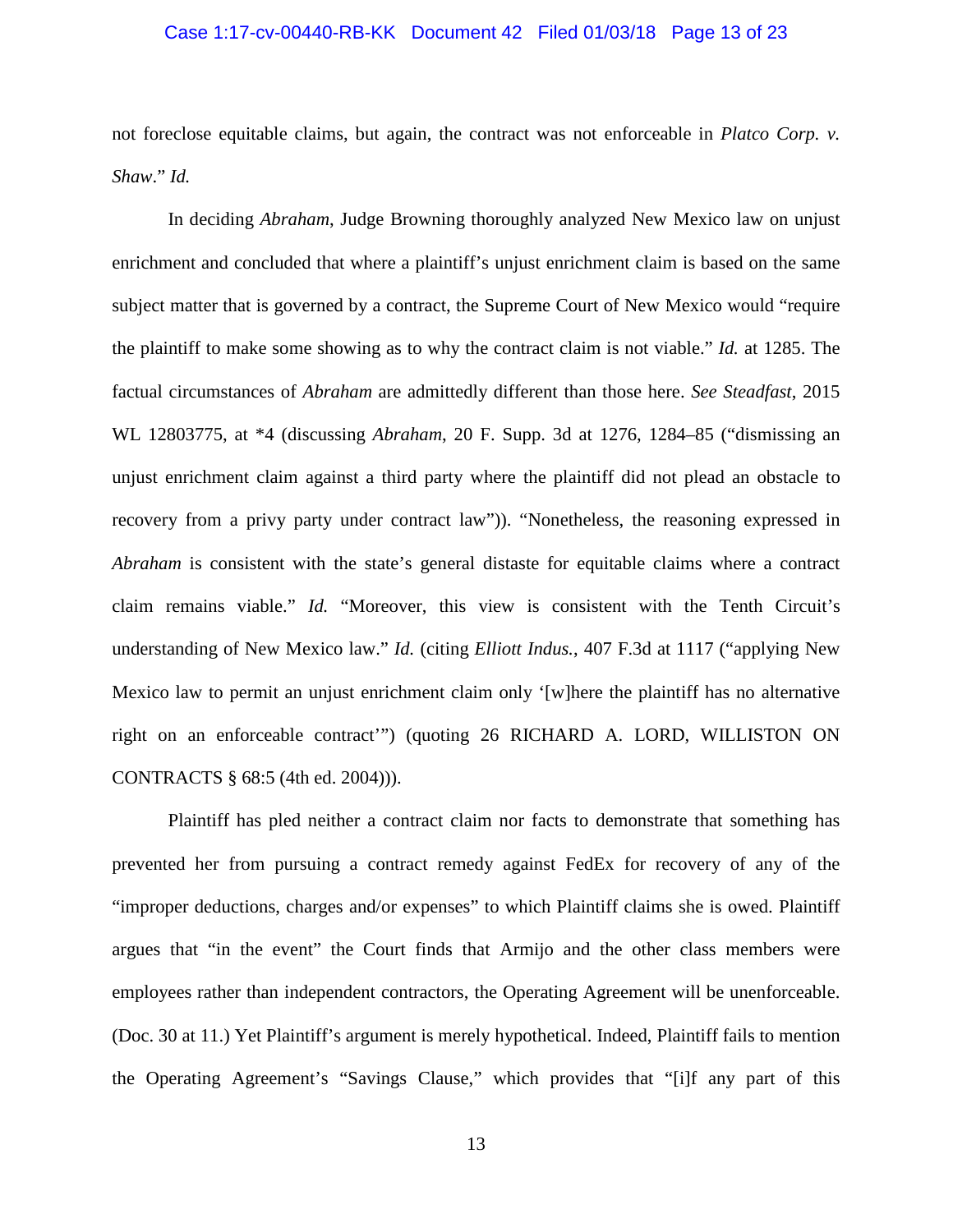# Case 1:17-cv-00440-RB-KK Document 42 Filed 01/03/18 Page 14 of 23

Agreement is declared unlawful or unenforceable, the remainder of this Agreement shall remain in full force and effect." (Doc. 1-1 at 24.) Plaintiff also fails to cite any authority for her theory that the entire Operating Agreement is necessarily void if the Court finds Plaintiff was an employee rather than an independent contractor. It follows, then, that Plaintiff's unjust enrichment claim against FedEx must fail under New Mexico law.[6](#page-13-0) *See Steadfast*, 2015 WL 12803775, at \*5; *Abraham*, 20 F. Supp. 3d at 1284–85. The Court will grant FedEx's Motion to Dismiss as to Count III.

<span id="page-13-0"></span><sup>&</sup>lt;sup>6</sup> While neither party raises the issue, the Court notes that the Operating Agreement provides it "shall be governed by and construed in accordance with the laws of the Commonwealth of Pennsylvania." (Doc. 1-1 at 25.) Plaintiff has carefully pled her Complaint to avoid a breach of contract claim. The factual underpinnings of Plaintiff's claims, however, particularly those in her unjust enrichment claim, spring from the Operating Agreement.

Using New Mexico's choice of law rules, the Court is confident that New Mexico courts would apply New Mexico law to Plaintiff's unjust enrichment claim. *See Abraham*, 20 F. Supp. 3d at 1264–66. For unjust enrichment claims, New Mexico courts use either "the law of the place of enrichment," *see id.* at 1265 (quoting *Restatement (First) of Conflict of Laws* § 453), or for certain complex cases, "the 'most significant relationship' test[,] which is used to determine which state has the most significant relationship to the transaction and to the parties[,]"*Ferrell v. Allstate Ins. Co.*, 188 P.3d 1156, 1172 (N.M. 2008) (quoting *Restatement (Second) of Conflict of Laws* § 188(1), at 575). Here, New Mexico is both the place of enrichment and has the most significant relationship to the transaction and the parties.

Even if the Court applied Pennsylvania law, the result would be the same: Plaintiff's unjust enrichment claim could not stand. *See*, *e.g.*, *Abraham*, 20 F. Supp. 3d at 1266 (noting that "courts can 'avoid a choice of law question when the laws of the involved states would produce identical results'") (quoting *Fowler Bros., Inc. v. Bounds*, 188 P.3d 1261, 1265 (N.M. Ct. App. 2008)). Under Pennsylvania law, "[a] cause of action for unjust enrichment may arise only when there is no express contract between the parties." *Khawaja v. RE/MAX Central*, 151 A.3d 626, 633 (Pa. Super. Ct. 2016) (citing *Villoresi v. Femminella*, 856 A.2d 78, 84 (Pa. Super. Ct. 2004)). In *Khawaja*, the court explained that "[b]ecause a claim for unjust enrichment cannot stand when there is an express contract and because [plaintiff's] allegations in this regard are based on the terms of such a contract," it was proper to dismiss the unjust enrichment claim. *Id.* at 634.

Here, the allegations supporting Plaintiff's unjust enrichment claim arise from the terms of the Operating Agreement: FedEx took certain deductions from Plaintiff's paycheck that she expressly agreed to in the Operating Agreement. Plaintiff makes no showing in her Complaint that the Operating Agreement is unenforceable or void. Thus, the Court finds that Pennsylvania courts would not allow her unjust enrichment claim to stand. *See Villoresi*, 856 A.2d at 851 (finding that "the existence of the written agreement would confine [plaintiff] to a contract remedy and preclude a claim of quasi-contract") (citation omitted). Accordingly, the Court can "avoid a choice of law question" because both New Mexico and Pennsylvania courts would find that Plaintiff's unjust enrichment claim may not stand as her Complaint is currently pled. *See Abraham*, 20 F. Supp. 3d at 1266 (citation omitted).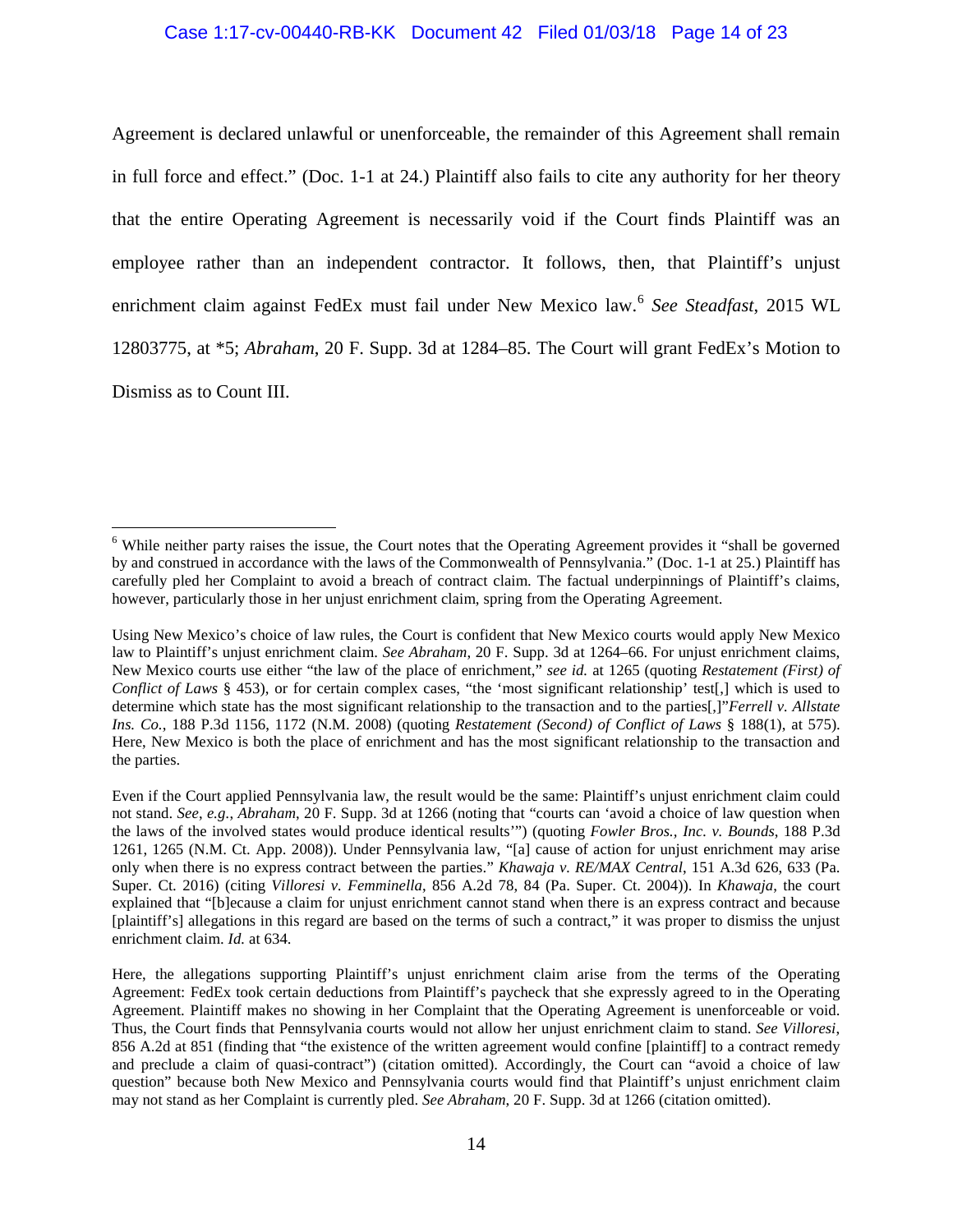#### **V. Count I: Plaintiff's liquidated damages claim remains.**

In Count I, Plaintiff alleges that FedEx violated N.M. Stat. Ann. § 50-4-22(D), New Mexico's "overtime law." (Compl. ¶¶ 53–59.) Plaintiff contends that because she and other class members should have been classified as employees rather than as independent contractors, FedEx violated Section 50-4-22(D) when it failed to pay them time-and-a-half for any hours they worked over 40 hours in a week. Section 50-4-22(D), which is part of New Mexico's Minimum Wage Act, N.M. Stat. Ann. §§ 50-4-19–30 (1978) (MWA), mandates that "[a]n employee shall not be required to work more than forty hours in any week of seven days, unless the employee is paid one and one-half times the employee's regular hourly rate of pay for all hours worked in excess of forty hours." N.M. Stat. Ann. § 50-4-22(D). Section 50-4-22 also sets New Mexico's minimum wage rate. *See* N.M. Stat. Ann. §§ 50-4-22(A), (C).

Section 50-4-26 provides the penalties for an employer who violates the MWA. Relevant here is Section 50-4-26(C):

In addition to penalties provided pursuant to this section, an employer who violates any provision of Section 50-4-22 NMSA 1978 shall be liable to the employees affected in the amount of their unpaid or underpaid minimum wages plus interest, and in an additional amount equal to twice the unpaid or underpaid wages.

N.M. Stat. Ann. § 50-4-26(C). Plaintiff reads the last clause of this provision as requiring the employer to pay liquidated damages for any unpaid overtime.

FedEx disagrees and argues that Section 50-4-26(C) applies only to violations of Section 50-4-22's minimum wage provisions, not to violations of Section 50-4-22's overtime provision. (*See* Doc. 20-1 at 9–10.) FedEx cites to *Garcia v. Crossmark, Inc.*, 157 F. Supp. 3d 1046 (D.N.M. 2015), in support of its theory. The *Garcia* Court concluded that Section 50-4-26(C)'s damages clause applies only to violations of the minimum wage provision, not to violations of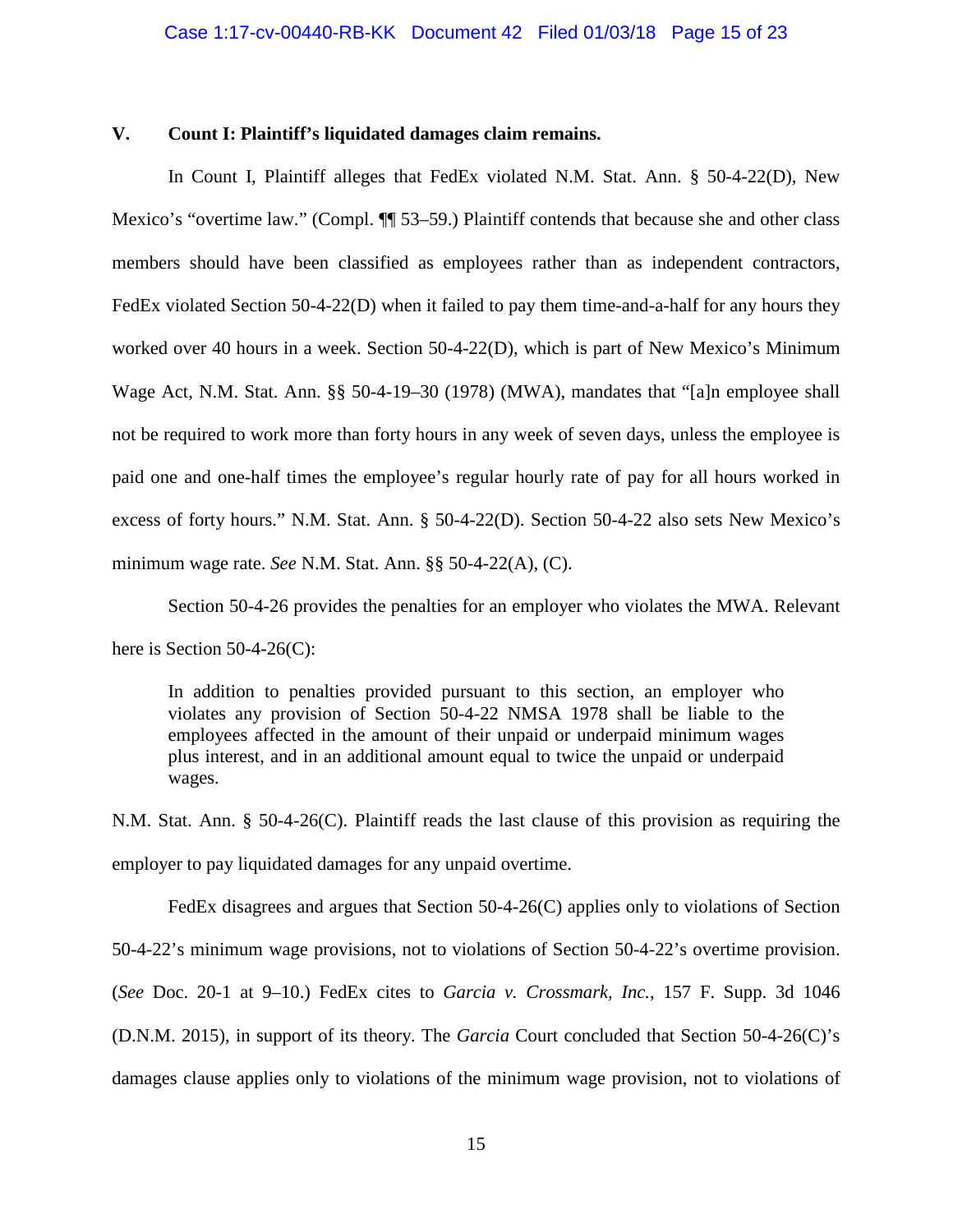#### Case 1:17-cv-00440-RB-KK Document 42 Filed 01/03/18 Page 16 of 23

the overtime provision. *Garcia*, 157 F. Supp. 3d at 1052–53. The court based its decision on two main tenets of statutory construction. First, the court found "that the phrase 'shall be liable to the employees affected in the amount of their unpaid or underpaid minimum wages plus interest' defines the later term 'unpaid or underpaid wages,' which, in turn, describes the relationship of this section to § 50-4[-]22." *Id.* at 1053 (citing *United States v. Brune*, 767 F.3d 1009, 1022–23 (10th Cir. 2014) ("courts 'are required to construe a phrase within a statute with reference to its accompanying words in order to avoid the giving of unintended breadth to the statute'") (citation and internal quotation marks omitted)). Second, under "the canon of *expressio unius est exclusio alterius*[,]" the court found "that because the New Mexico legislature included 'minimum wages' in the statute, but not overtime, it intended to exclude overtime from the reach of the law." *Id.* (citing *Elwell v. Oklahoma ex rel. Bd. of Regents of Univ. of Okla.*, 693 F.3d 1303, 1312 (10th Cir. 2012) ("[c]ommon sense, reflected in the canon *expressio unius est exclusio alterius*, suggests that the specification of [one provision] implies the exclusion of others") (internal citation and quotation marks omitted). The court noted that "because minimum wage and overtime 'go hand in hand' as items generally discussed together, the drafting of this statute raises the 'sensible inference that the term left out must have been meant to be excluded.'" *Id.*  (quoting *Barnhart v. Peabody Coal Co.*, 537 U.S. 149, 168 (2003) (internal citation and quotation marks omitted)). Finally, the court noted that because FLSA's liquidated damages clause specifically mentions both minimum wage and overtime violations, New Mexico must have intended a different result since it did not "simply import<sup>[]</sup> the relevant language." *Id.* (discussing 29 U.S.C. § 216(b)).

Plaintiff argues that a later case, *Rivera v. McCoy Corp.*, 240 F. Supp. 3d 1150 (D.N.M. 2017), controls. (*See* Doc. 30 at 12–13.) In *Rivera*, the court noted the ambiguity in Section 50-4-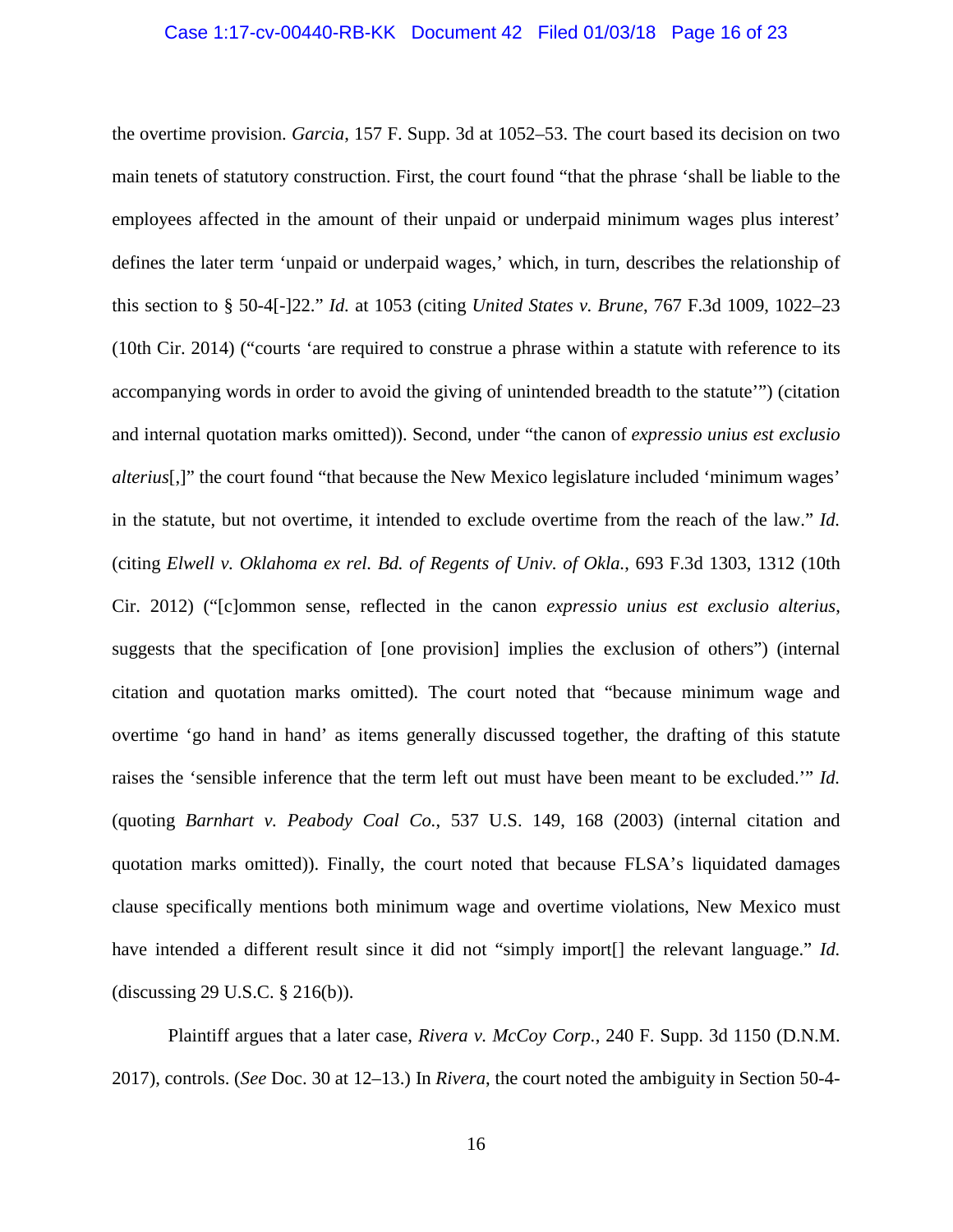#### Case 1:17-cv-00440-RB-KK Document 42 Filed 01/03/18 Page 17 of 23

26(C) and held that an overtime claimant is entitled to treble damages. *Rivera*, 240 F. Supp. 3d at 1159–60. The *Rivera* court found that any other result "would be contrary to the MWA's remedial purpose, spirit, and intent." *Id.* at 1159.

#### **A. Statutory Interpretation of Section 50-4-26(C)**

Where "the meaning of a statute is clear and unambiguous, [courts are to] apply the statute as written." *Sinclaire v. Elderhostel, Inc.*, 287 P.3d 978, 981 (N.M. Ct. App. 2012) (citing *Bishop v. Evangelical Good Samaritan Soc'y*, 212 P.3d 361, 364 (N.M. 2009)). Where, however, "the language of the legislative act is doubtful or an adherence to the literal use of words would lead to injustice, absurdity[,] or contradiction, the statute will be construed according to its obvious spirit or reason, even though this requires the rejection of words or the substitution of others." *Id.* (quoting *Bishop*, 212 P.3d at 364 (internal quotation marks, alteration and citation omitted)).

It is entirely possible to read Section  $50-4-26(C)$  without any ambiguity. The clause at issue, "unpaid or underpaid minimum wages," exactly matches the title of 50-4-22: "Minimum wages." *See Yates v. United States*, 135 S. Ct. 1074, 1090, (2015) (noting that "[t]itles can be useful devices to resolve doubt about the meaning of a statute") (quotation marks and citations omitted); *Tri-State Generation & Transmission Ass'n, Inc. v. D'Antonio*, 289 P.3d 1232, 1238 (N.M. 2012) (finding that "[f]or the purpose of determining the legislative intent [courts] may look to the title, and ordinarily it may be considered as a part of the act if necessary to its construction").

In its plural form, Section 50-4-22 generally mandates the minimum *wages* employers must pay—either per hour, or per hour after 40 hours in one week. In its singular form, Section 50-4-22 refers to the wage a worker must be paid per hour. *See* § 50-4-22(A), (C). When Section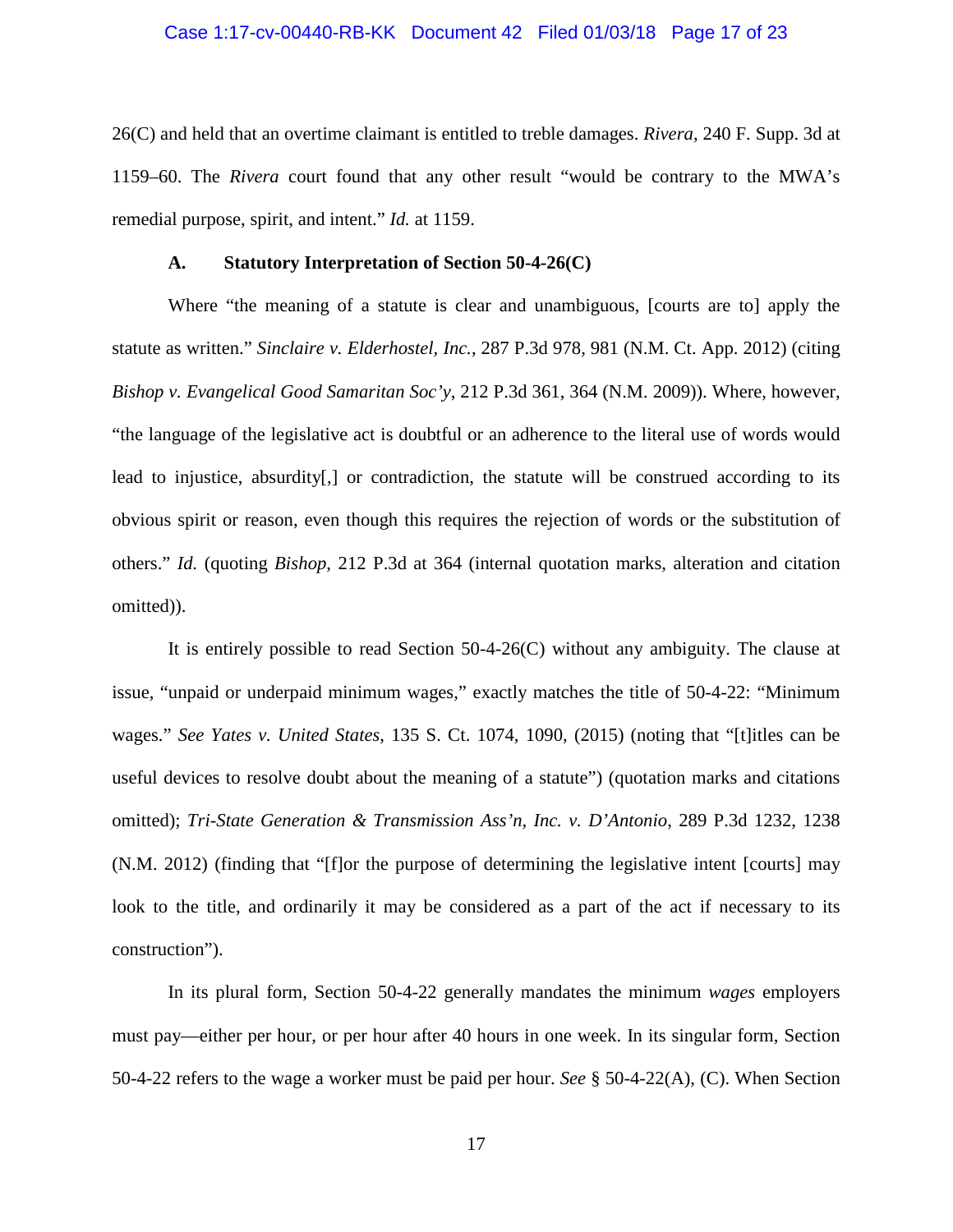#### Case 1:17-cv-00440-RB-KK Document 42 Filed 01/03/18 Page 18 of 23

50-4-26(C) refers to "minimum wages" in its plural form, therefore, particularly where it follows the broad "any provision" introductory language, it is clear that the legislature contemplated an award of liquidated damages to both minimum wage and overtime claimants.<sup>[7](#page-17-0)</sup>

Ignoring the critical singular and plural distinction, the Court agrees that the language of Section 50-4-26(C) "is not 'crystal clear.'" *See Sinclaire*, 287 P.3d at 981. Because "the primary goal when interpreting statutes is to further legislative intent[,]" *Christus St. Vincent Reg'l Med. Ctr. v. Duarte-Afara*, 267 P.3d 70, 72 (N.M. Ct. App. 2011) (quotation omitted), the Court looks "first to the stated purpose of the MWA[,]" *Sinclaire*, 287 P.3d at 281. The MWA provides:

It is declared to be the policy of this act (1) to establish minimum wage and overtime compensation standards for all workers at levels consistent with their health, efficiency and general well-being, and (2) to safeguard existing minimum wage and overtime compensation standards which are adequate to maintain the health, efficiency and general well-being of workers against the unfair competition of wage and hours standards which do not provide adequate standards of living.

N.M. Stat. Ann. § 50-4-19. "This declared policy recognizes that overtime standards protect workers' health and well-being by ensuring that workers are paid a premium for hours worked beyond the number of hours deemed to be a reasonable maximum per week." *Id.* (citing *N.M. Dep't of Labor v. Echostar Commc'ns Corp.*, 134 P.3d 780, 782 (N.M. Ct. App. 2006) ("explaining that overtime statutes intend 'to compensate those who labored in excess of the statutory maximum number of hours for the wear and tear of extra work and to spread employment through inducing employers to shorten hours because of the pressure of extra cost'") (internal quotation omitted)). New Mexico courts interpret the MWA liberally, because it

<span id="page-17-0"></span> $\frac{7}{1}$  Contrast the plural form in the title of Section 50-4-22 with the singular form in the title of Section 50-4-23: "Persons with a disability; minimum wage; director powers and duties." There, the legislature is referring to only one wage—the minimum wage applicable to persons whose "earning or productive capacity is impaired by physical or mental disability or injury or any other disability . . . ." N.M. Stat. Ann. § 50-4-23(A). Section 50-4-23 does not address overtime, thus the title reflects its singular intention.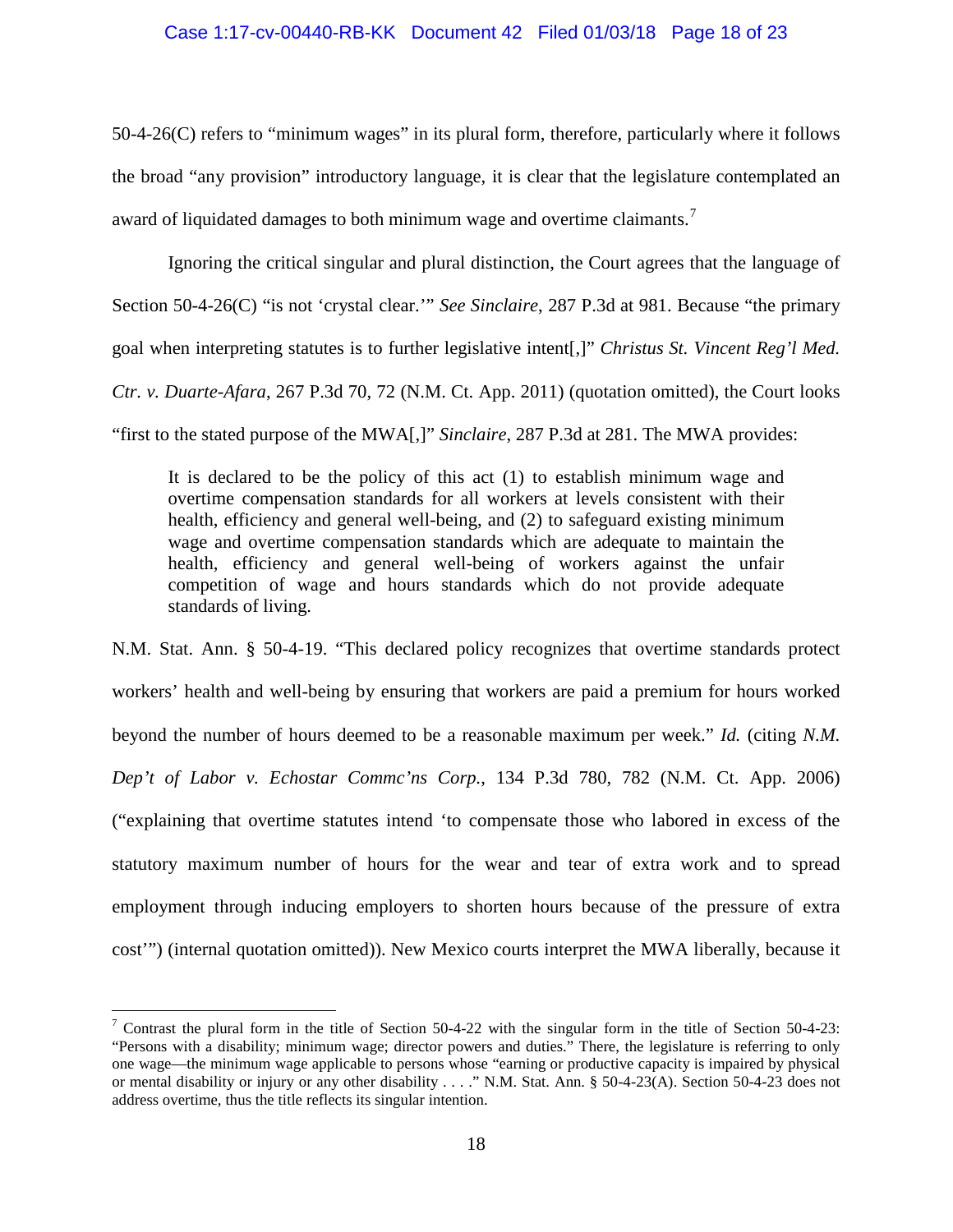#### Case 1:17-cv-00440-RB-KK Document 42 Filed 01/03/18 Page 19 of 23

is a remedial statute enacted to "protect[] employees from coercive economic pressure." *N.M. Dep't of Labor v. A.C. Elec., Inc.,* 965 P.2d 363, 367 (N.M. Ct. App. 1998); *Echostar Commc'ns Corp.*, 134 P.3d at 782.

Both FedEx and the *Garcia* Court focus on the word "minimum" in the clause regarding "unpaid or underpaid *minimum* wages." FedEx maintains that the legislature's emphasis on "minimum" and omission of "overtime" must mean that the legislature intended to exclude overtime claimants from this damages provision. Such an interpretation, however, not only ignores the plural "minimum wages" distinction discussed above, but it also countermands the introductory language of Section 50-4-22(C), which mandates that "an employer who violates *any provision* of Section 50-4-22 . . . shall be liable" for a damages award. "[T]he [L]egislature is presumed not to have used any surplus words in a statute; each word is to be given meaning." *Baker v. Hedstrom*, 309 P.3d 1047, 1053 (N.M. 2013) (quoting *New Mexico ex rel. Helman v. Gallegos*, 871 P.2d 1352, 1361 (N.M. 1994) (internal citations omitted)). "This Court must interpret a statute so as to avoid rendering the Legislature's language superfluous." *Id.* at 1053– 54 (citing *Katz v. N.M. Dep't of Human Servs., Income Support Div.*, 624 P.2d 39, 43 (N.M. 1981); *Diamond v. Diamond*, 283 P.3d 260, 266 (N.M. 2012) ("We must assume the [L]egislature chose its words advisedly to express its meaning unless the contrary intent clearly appears.") (internal quotation omitted)). The broad reference to "any provision of Section 50-4- 22," which expressly includes New Mexico's overtime law, is a strong indication that the legislature intended the penalties of 50-4-26(C) be given a wide scope.

Interpreting Section 50-4-26 to include liquidated damages for both minimum wage and overtime claimants is also consistent with the FLSA penalties provision, which allows successful claimants "the amount of their unpaid minimum wages, or their unpaid overtime compensation,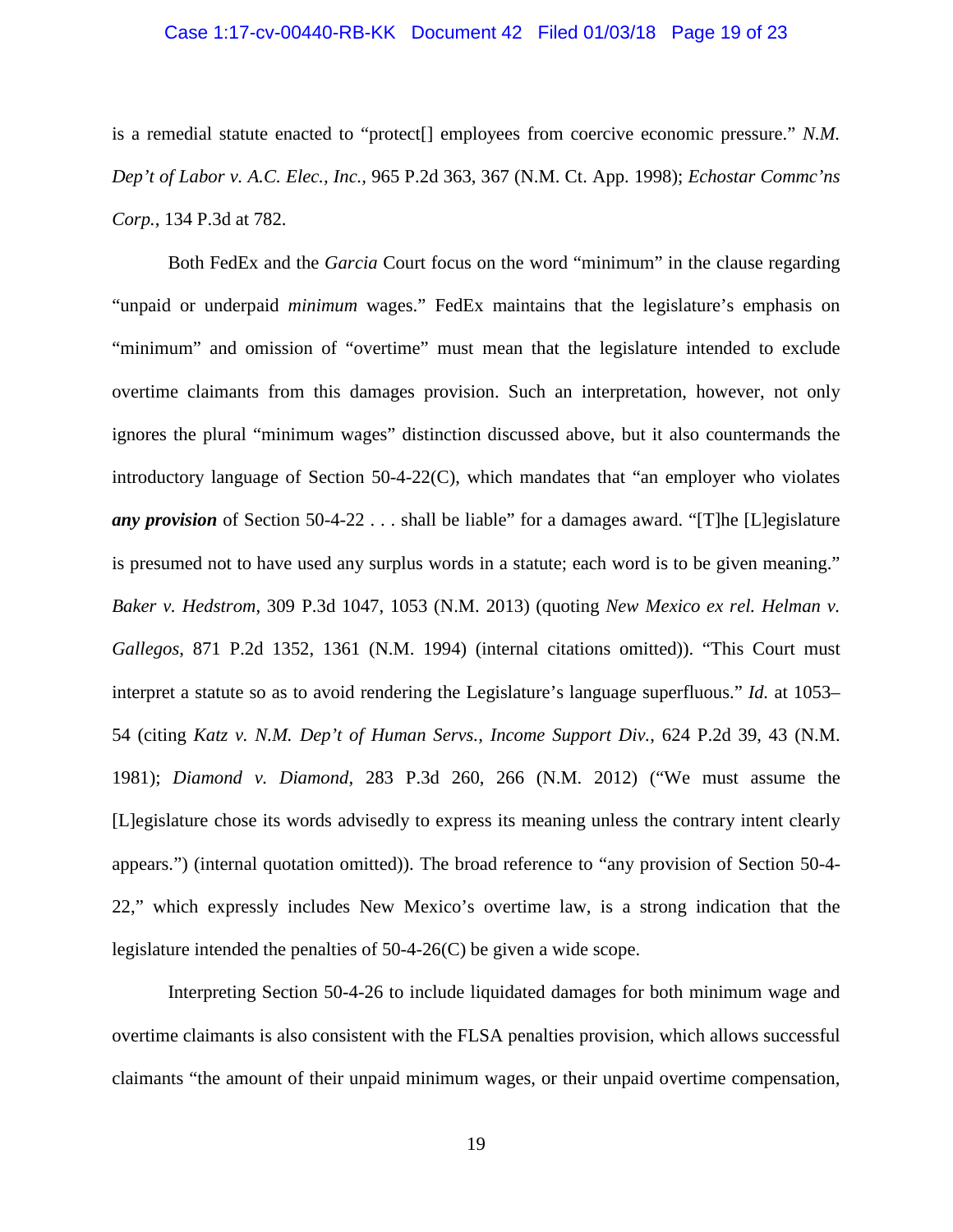# Case 1:17-cv-00440-RB-KK Document 42 Filed 01/03/18 Page 20 of 23

as the case may be, and in an additional equal amount as liquidated damages." 29 U.S.C. § 216(b). The *Garcia* Court read the differences between 29 U.S.C. § 216(b) and 50-4-26(C) as evidencing a state legislative intent to limit damages only to minimum wage claimants. *See* 157 F. Supp. 3d at 1053. The *Sinclaire* court, though, observed that "there is nothing in the MWA or our case law that would preclude our interpreting the MWA as being consistent with the FLSA." *Sinclaire*, 298 P.3d at 981. "Indeed, [the New Mexico Court of Appeals] stated in reference to the MWA and the FLSA that '[w]hen two statutes cover the same subject matter, we attempt to harmonize and construe them together in a way that facilitates their operation and the achievement of their goals.'" *Id.* (comparing New Mexico's overtime law (Section 50-4-22(D)) with the FLSA's overtime provision (29 U.S.C. § 207)) (quoting *A.C. Elec., Inc.*, 965 P.2d at 368). Both of these provisions provide for liquidated damages to employees who have not received the required wages. While the wording of the federal statute is clearer, the intent of both statutes is to protect vulnerable workers.<sup>[8](#page-19-0)</sup>

Moreover, provisions of the New Mexico Administrative Code support a finding that all wage claimants—both minimum wage and overtime claimants—are entitled to liquidated damages under Section 50-4-26(C). Section 50-4-27 gives the state labor commissioner "the authority to promulgate and issue rules and regulations necessary to administer and accomplish the purposes of the Minimum Wage Act." N.M. Stat. Ann. § 50-4-27. The Labor Relations Division (LRD) "establish[ed] standards and procedures for the administration of Articles 1, 4 and 6 of Chapter 50[,]" including the MWA. 11.1.4.6 NMAC. A wage claimant may file a wage

<span id="page-19-0"></span> <sup>8</sup> Additionally, the FLSA's minimum wage provision is found in a different section than its overtime provision, *see* 29 U.S.C. §§ 206, 207, while New Mexico's MWA includes both in the same section, *see* N.M.S.A. § 50-4-22. The New Mexico Legislature was able to refer to the title of one statutory section that covers both types of wage claimants.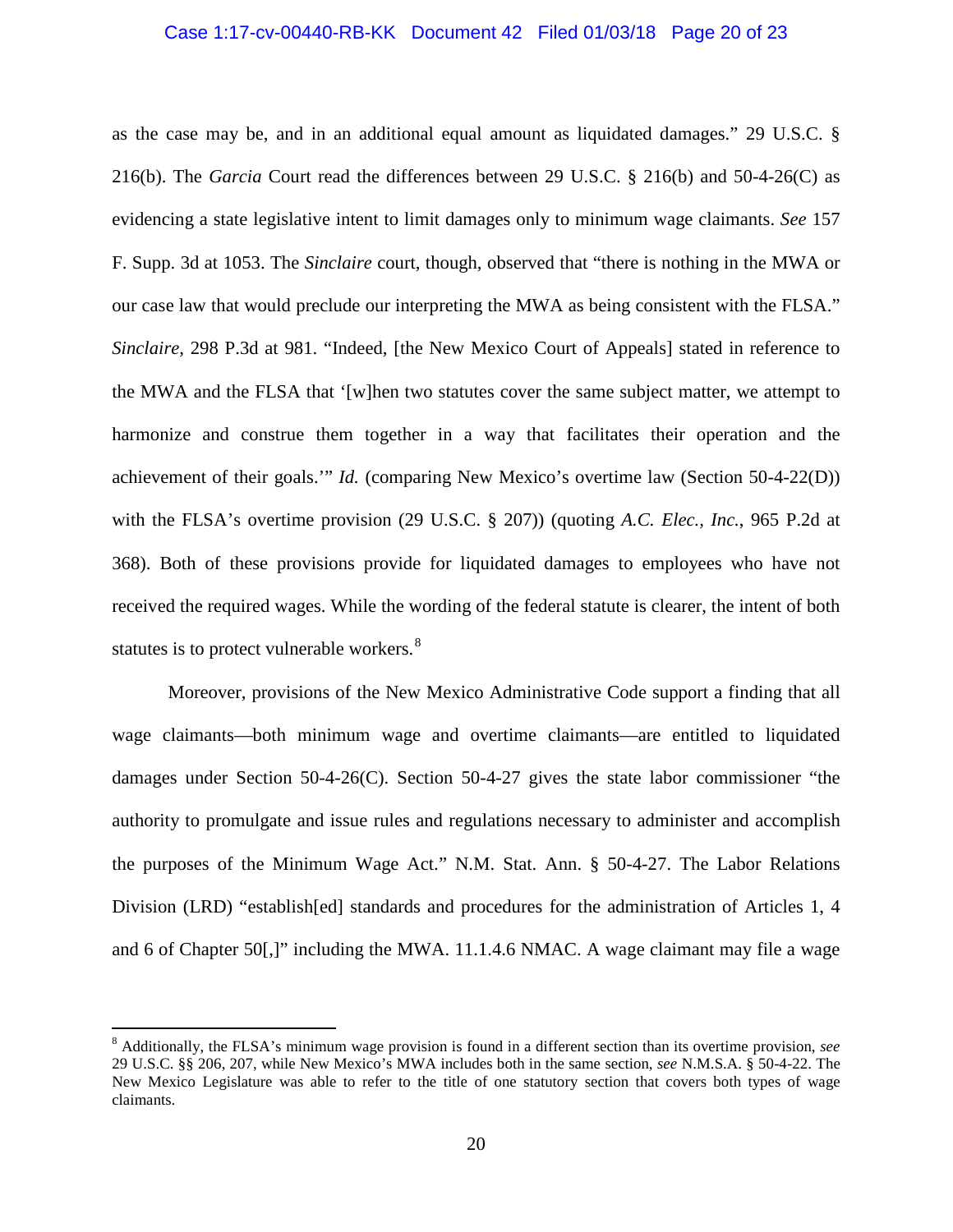#### Case 1:17-cv-00440-RB-KK Document 42 Filed 01/03/18 Page 21 of 23

claim with the LRD, and the LRD has the authority to investigate the claim and enforce the MWA. *See* 11.1.4.100–109 NMAC.

The LRD defines a "wage claimant" as an "individual employee on behalf of whom a wage claim is filed[,]" 11.1.4.7(P) NMAC, and broadly defines "wages" as "all amounts at which the labor or service rendered is recompensed, whether the amount is fixed or ascertained on a time, task, piece, commission basis or other method of calculating such amount[,]" N.M. Stat. Ann. § 50-4-1 (incorporated by reference in the definition of "wages[,]" 11.1.4.7(O) NMAC). The definition of "wages" is broad enough to cover overtime, and it is certainly not limited to the minimum wage. Indeed, the Statement of Wage Claim form available on the LRD's website includes "overtime" as one of the "Type of Wages Claimed." *See* Statement of Wage Claim, N.M. Dep't of Workforce Solutions LRD, *available at*  https://www.dws.state.nm.us/Portals/0/DM/LaborRelations/WAGE\_CLAIM\_revised\_for\_ABQ\_ 1117.pdf (last visited Dec. 17, 2017).

The regulations provide that during an investigation of a wage claim, the LRD may schedule a settlement meeting. 11.1.4.107 NMAC. "If the claim involves a violation of Section 50-4-22 NMSA1978, the potential amount owed shall include the unpaid and underpaid wages of the wage claimant, plus an additional amount equal to twice the amount of the unpaid or underpaid wages." *Id.* If the parties do not settle and the claimant receives a hearing with the LRD, the regulations again specify that where the wage "claim involves a violation of Section 50-4-22 NMSA 1978, the potential amount owed shall include the unpaid and underpaid wages of the wage claimant, plus an additional amount equal to twice the amount of the unpaid or underpaid wages." 11.1.4.108 NMAC. In both of these sections, the LRD regulations do not distinguish minimum wage claims from overtime claims. Indeed, the regulations omit that pesky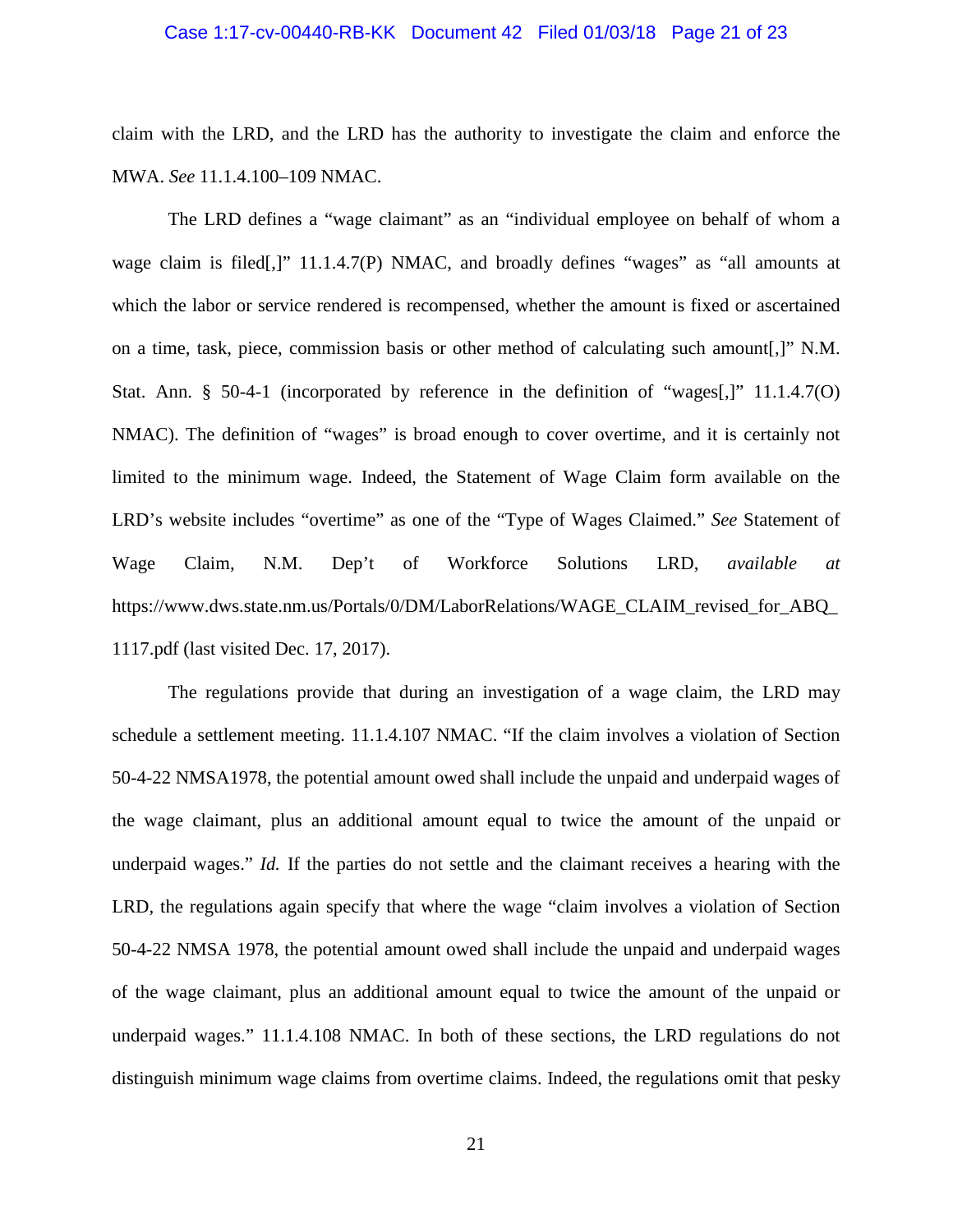#### Case 1:17-cv-00440-RB-KK Document 42 Filed 01/03/18 Page 22 of 23

word, "minimum," when defining a wage claimant's damages. The regulations track the language of Section 50-4-26(C) in discussing a written determination of a wage claim. *See*  11.1.4.109 NMAC. There, the regulations provide that where "the claim involves a violation of any provision of Section 50-4-22 NMSA1978, damages shall include the amount of the claimant's unpaid minimum wages plus interest, and an additional amount equal to twice the unpaid or underpaid wages." *Id.* Again, the Court finds that the plural "minimum wages" corresponds with the title of Section 50-4-22, which governs both minimum *and* overtime wages.

Finally, if overtime claimants are denied damages under Section  $50-4-26(C)$ , it appears they could not recover monetary damages under any other provision of the MWA. To deny overtime claimants all monetary recovery solely because of the reference to "minimum wages" would "thwart[] the MWA's remedial purpose" and lead to "injustice, absurdity[,] or contradiction" of the broad "any provision" language immediately preceding the clause. *See Sinclaire*, 298 P.3d at 981 (quotation omitted). The Court finds such a result untenable.

In short, the Court finds that the plural "minimum wages" language in Section 50-4- 26(C) clearly refers to the title of Section 50-4-22, as Section 50-4-26(C) provides damages for claimants bringing a claim under "any provision" of Section 50-4-22. The Court "must assume the [L]egislature chose" this plural form "advisedly," and to assume otherwise injects unnecessary ambiguity into the statute. *See Diamond*, 283 P.3d at 266 (quotation omitted). Even if the "minimum wages" language of the penalties provision is ambiguous, the Court is compelled to find that both minimum wage and overtime claimants are entitled to liquidated damages due to the MWA's broad remedial purpose, the "any provision" language in Section 50- 4-26(C), and the LRD regulations, which do not distinguish between the types of wage claimants. It is clear to this Court that the Legislature intended to include overtime claimants in